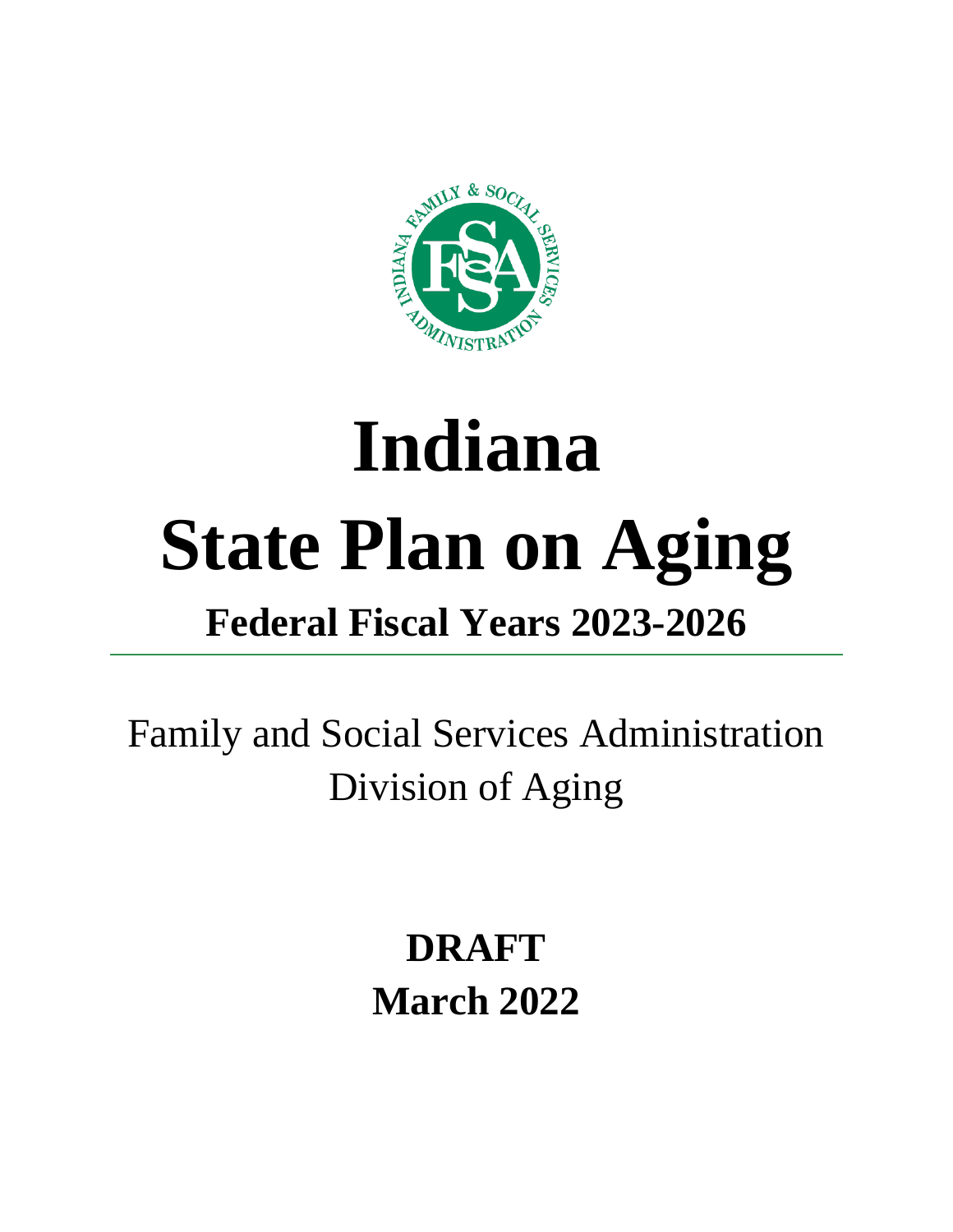# **INDIANA STATE PLAN ON AGING** Federal Fiscal Years 2023-2026

# **CONTENTS**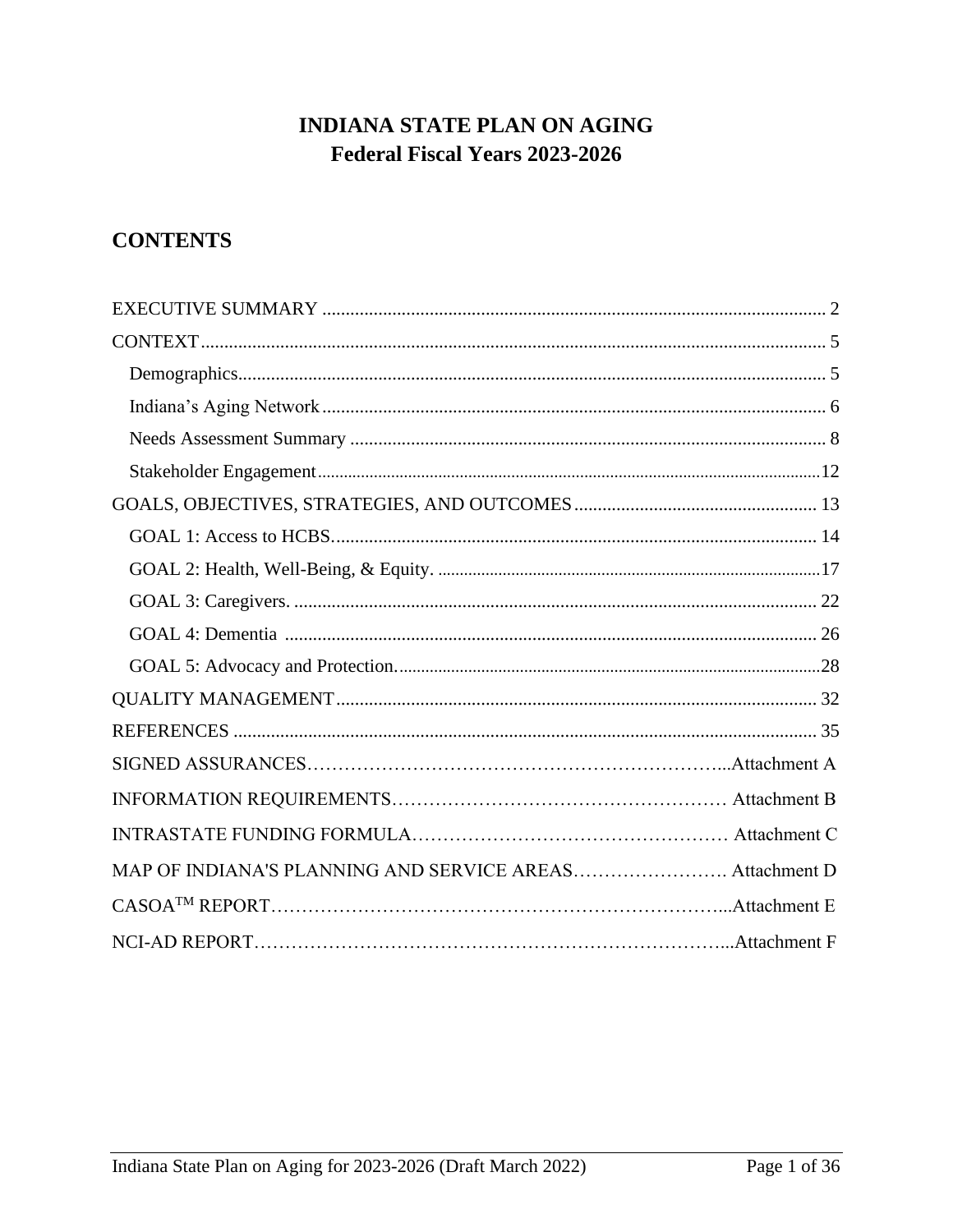## <span id="page-2-0"></span>**EXECUTIVE SUMMARY**

The Division of Aging (DA), part of Indiana's Family and Social Services Administration (FSSA), strives to foster networks that provide information, access, and long-term care options that enhance choice, autonomy, and quality of life for Hoosiers. Services are coordinated and funded through Indiana's network of Area Agencies on Aging (AAAs) and include the statefunded Community and Home Options to Institutional Care for the Elderly and Disabled (CHOICE) program and administration of two Medicaid waiver programs providing Home and Community-Based Services (HCBS) for older adults and individuals of all ages with physical impairments.

Under the federal Older Americans Act of 1965 (OAA), <sup>i</sup> as amended and codified through the *Supporting Older Americans Act of 2020* (P.L. 116-131), FSSA DA is required to submit a multi-year plan to the Administration for Community Living that proposes goals and objectives related to assisting older Hoosiers, their families, and caregivers. The proposed Federal Fiscal Year (FFY) 2023-2026 goals are outlined below:

- **Goal 1:** Assure access to high-quality home and community-based services and resources for older adults and their caregivers to support increased independence and quality of life.
- **Goal 2:** Improve health, well-being, and equity in all aspects of service access and delivery.
- **Goal 3:** Optimize the physical, emotional, and financial well-being of caregivers to strengthen their ability of provide ongoing supports and delay or prevent care recipient institutionalization.
- **Goal 4:** Support efforts to create a dementia-capable Indiana in alignment with Indiana Code 12-9.1-5.
- **Goal 5:** Promote statewide partnerships for advocacy and protection of older adults.

The FFY 2023-2026 State Plan on Aging, built upon extensive stakeholder feedback, incorporates key priorities outlined by the OAA and Administration for Community Living. The planned efforts align with, while expanding upon, the state's ongoing effort to reform its system of Long-Term Services and Supports. In 2019, Indiana launched a robust process to transform the state's Medicaid system to meet the growth in Indiana's population of older adults with the important, critical, and agreed-upon priorities of choice, quality, and sustainability. The State Plan reflects aspects of the reform efforts, as well as broader efforts, rooted in the requirements of the OAA, that impact older Hoosiers and their caregivers. FSSA DA intends to expand upon this State Plan on Aging and pursue the coordinated development of a Master Plan on Aging to serve as the comprehensive, long-term planning blueprint toward aging well in Indiana.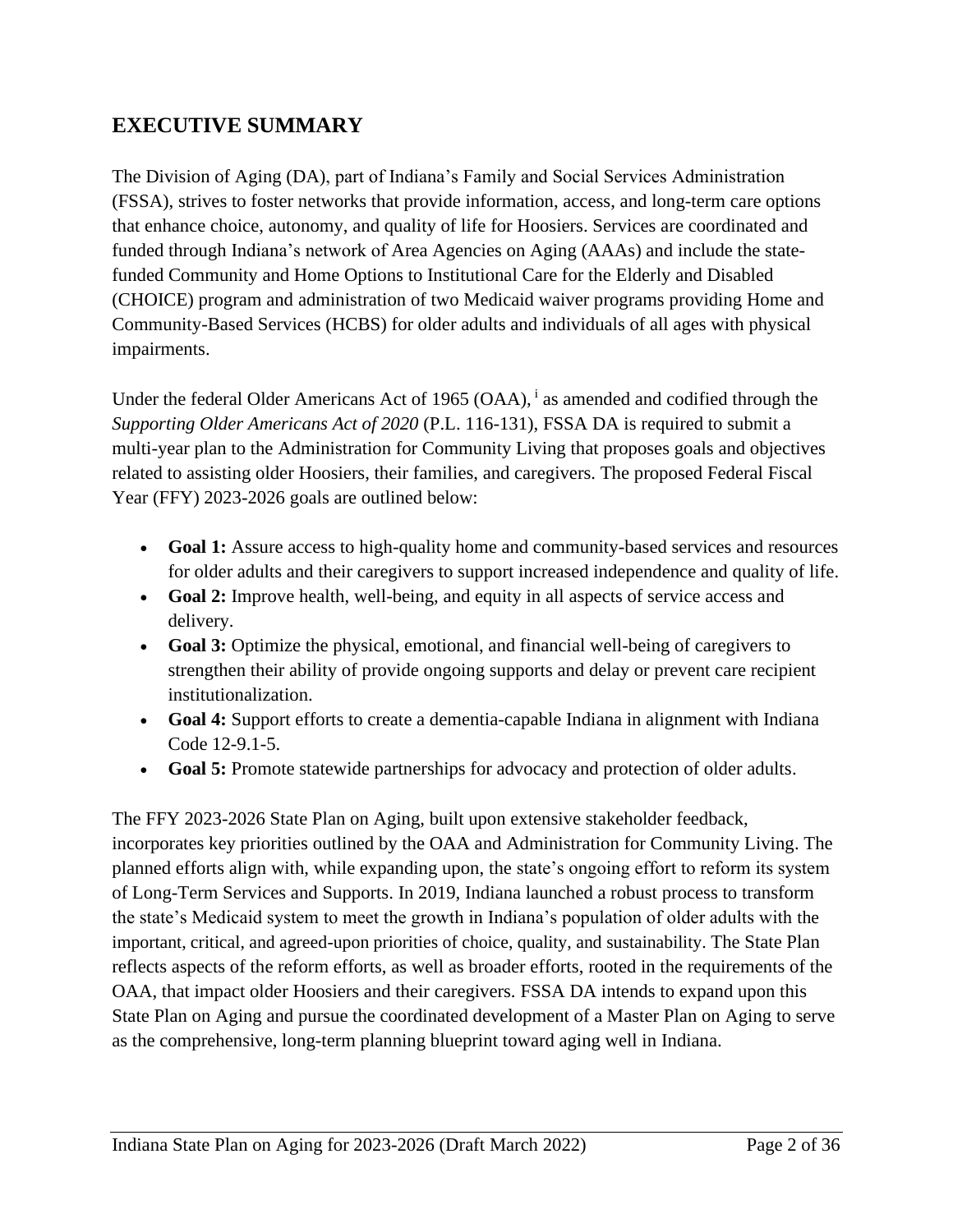According to AARP,<sup>ii</sup> over 75% of older adults prefer to age in their own homes. In Indiana, roughly half of those who qualify for publicly funded LTSS receive those services in their homes. This serves as a driver of the state's Medicaid LTSS reform efforts yet speaks to the broader importance of access to high-quality home and community-based services and resources for Hoosiers regardless of payor source. The Older Americans Act created a network of home and community-based services over fifty years ago that serves as a critical component of LTSS in Indiana. Through core programs and services impacting Social Determinants of Health, such as transportation, nutrition, in-home services, and caregiver support, this aging services network provides a support structure that enables individuals to remain in their homes and communities.

Over the next four years, FSSA DA will work to enhance access to these critical home and community-based supports to boost independence and quality of life. By the year 2025, the entire baby boomer generation will be aged 60 and over, with the largest population growth occurring in those 85 and older. This growing population will look for options that meet their individual needs and preferences in culturally appropriate ways, compelling the network to utilize a personcentered practice in the delivery of care that includes information and services. A critical component of this approach will be improved integration of health care and social services.

FSSA DA is committed to improving health, well-being, and equity for older Hoosiers and their caregivers. The efforts outlined in the State Plan on Aging are targeted to those with the greatest social need, specifically persons of color, individuals with limited English proficiency, LGBTQ+ persons, persons who live in rural areas, and those with the greatest economic need whose income is at or below the poverty level. In FFY 2021, 25% of registered clients<sup>iii</sup> served through FSSA DA non-Medicaid programs were a racial or ethnic minority, compared to 11.2% of older Hoosiers being a racial or ethnic minority. However, only 18% of registered clients lived in rural areas compared to 31% of the older population living in rural areas. FSSA DA is compelled to do better to ensure supports are reaching those with the greatest needs by leveraging data, growing partnerships, and increasing education, provider training, and technical assistance.

The COVID-19 pandemic brought issues impacting older adults to the forefront. Efforts to support seamless care transitions from hospitals and institutional care to home and community settings were accelerated to limit exposure. Stay-at-home orders and social distancing closed adult day programs, senior centers, and congregate nutrition sites, leading to widespread social isolation. Indiana's aging network plays a key role in promoting social connectedness and mitigating the negative effects of social isolation. Indiana will leverage lessons learned and COVID dollars awarded to implement long-term, practical approaches to maintain social connections and support individual needs and preferences.

In addition to formal support structures, Indiana's system of LTSS relies on the informal support provided by family caregivers. According to the AARP Public Policy Institute,<sup>iv</sup> Indiana is home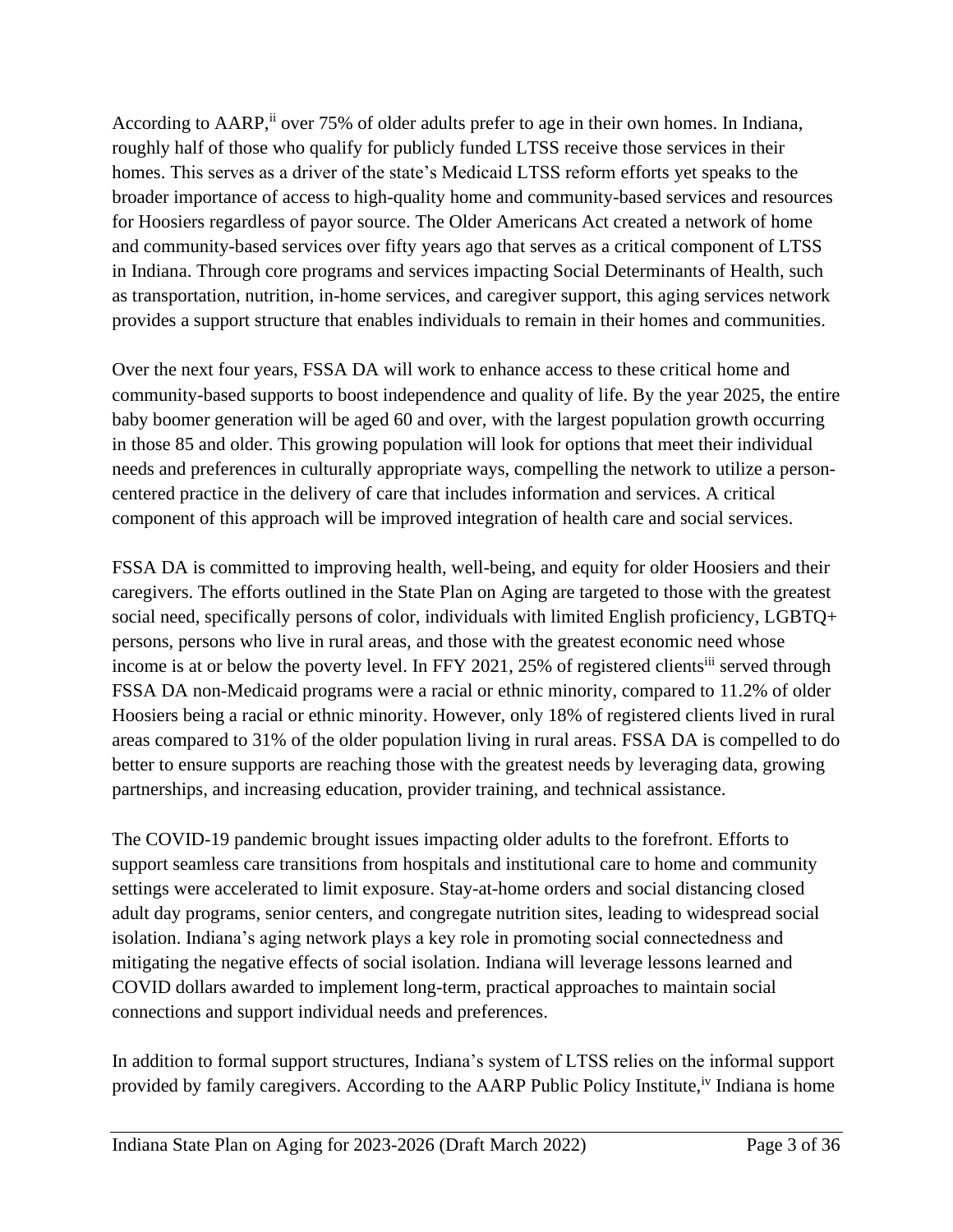to 850,000 caregivers responsible for 710 million hours of unpaid care each year. Hoosier caregivers spend more time per week providing care (42% of Hoosier caregivers provide 20 or more hours of care per week vs. 30% nationally) and provide care for longer than their national counterparts (38% have provided care for five or more years vs. 28% nationally). The estimated economic value of their unpaid contributions was approximately \$9.3 billion in 2017. FSSA DA will work to enhance the support and resources available to caregivers to sustain and enhance their critical contributions to the LTSS system, seeking to enhance cultural competency in service delivery and reduce caregiver stress and burnout.

Approximately 215,000 Hoosier caregivers,  $\sigma$  or 25% of those mentioned above, are providing unpaid care for someone with dementia. FSSA DA is leading the implementation of Indiana's Dementia Strategic Plan required by Indiana Code 12-9.1-5. Components of that plan are highlighted in the State Plan on Aging, focused on (1) increasing awareness and knowledge of dementia-related issues and (2) developing, coordinating, enhancing, and expanding services that decrease health disparities and optimize the quality of life for the 110,000 Hoosiers living with dementia and their caregivers.

Finally, Indiana is committed to promoting partnerships for the advocacy and protection of older adults. Eleven percent  $(11\%)$  of adults over 60 suffer some form of abuse each year,  $\mathrm{v}$  meaning the total number of Hoosiers experiencing elder abuse grows larger as Indiana's aging population does. Adult Protective Services has steadily increased its number of cases investigated over the past ten years to meet the increasing demand. Increasing long-term care needs have similarly increased demand for resident advocacy provided by the Long-Term Care Ombudsman Program. Both programs received federal funds as part of the nation's COVID response and will work to streamline program implementation and enhance training over the next four years.

In order to create a more equitable, person-centered system that meets the needs and expectations of the growing population of older Hoosiers and their families, this 2023-2026 State Plan on Aging outlines a commitment to a future that provides access to culturally appropriate services and supports where and when individuals need them and maximizes an individual's ability to remain as independent as possible within their community.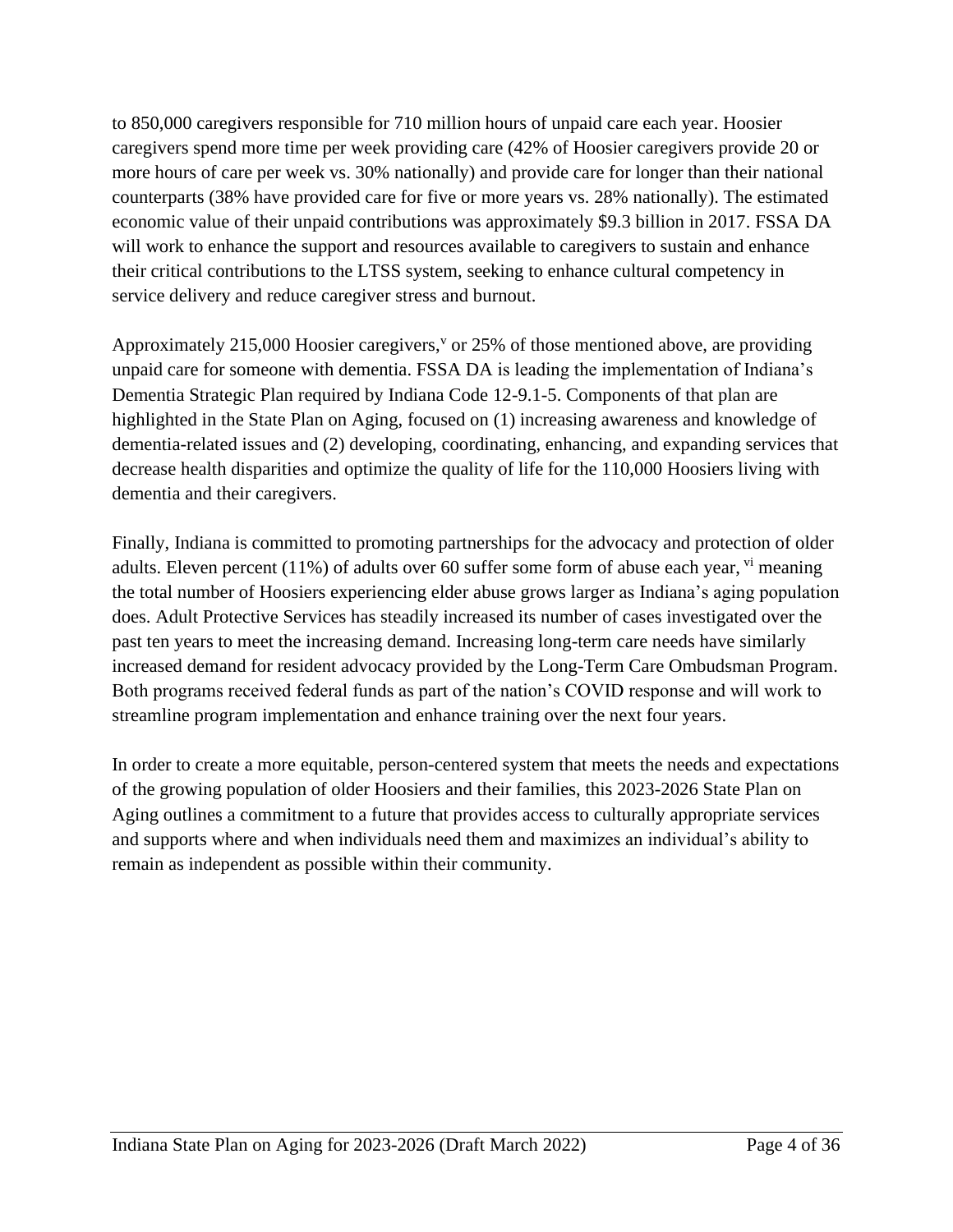# <span id="page-5-0"></span>**CONTEXT**

#### <span id="page-5-1"></span>**Demographics**

Like the rest of the nation, Indiana is experiencing a significant population change due to the aging of the Baby Boomer generation. This generation has been an ongoing force of change in American society since its youth, both through sheer numbers and cultural impact. By the year 2025, this entire generation will be 60 and over, with the largest population growth occurring in those 85 and older. By 2025, nearly 19% of all Hoosiers will be age 65 or older (Figure 1). In 62

of Indiana's 92 counties, that figure will exceed 20% of all Hoosiers.<sup>vii</sup>

The Older Americans Act requires that preference be given to individuals aged 60 and older with the greatest economic need and with greatest social need (with particular attention to lowincome older individuals, including low-income minority older individuals, older individuals with limited English proficiency,





Data Source: U.S. Bureau of the Census (provided by Milliman)

and older individuals residing in rural areas).<sup>viii</sup> According to 2019 state-level population estimates,<sup>ix</sup> there are 1,512,159 individuals over the age of 60 in Indiana. Of those:

- 7.98% are living below the federal poverty level
- $\bullet$  13.28% of racial and/or ethnic minority 60+ are living below the poverty level
- 11.2% are of a racial and/or ethnic minority population
	- o 6.7% Black, non-Hispanic
	- o 1.2% Asian and Hawaiian/Pacific Islander, non-Hispanic
	- o 2.5% Hispanic origin
- 31.1% live in rural areas
- 19.5% have mobility limitations (not including those residing in skilled nursing facilities)
- 8.7% are age  $85+$
- 2.7% are living in nursing homes or other institutions

Indiana does not have a significant population of limited English-speaking older adults (those who report speaking English "less than very well" per the U.S. Census). It is estimated to be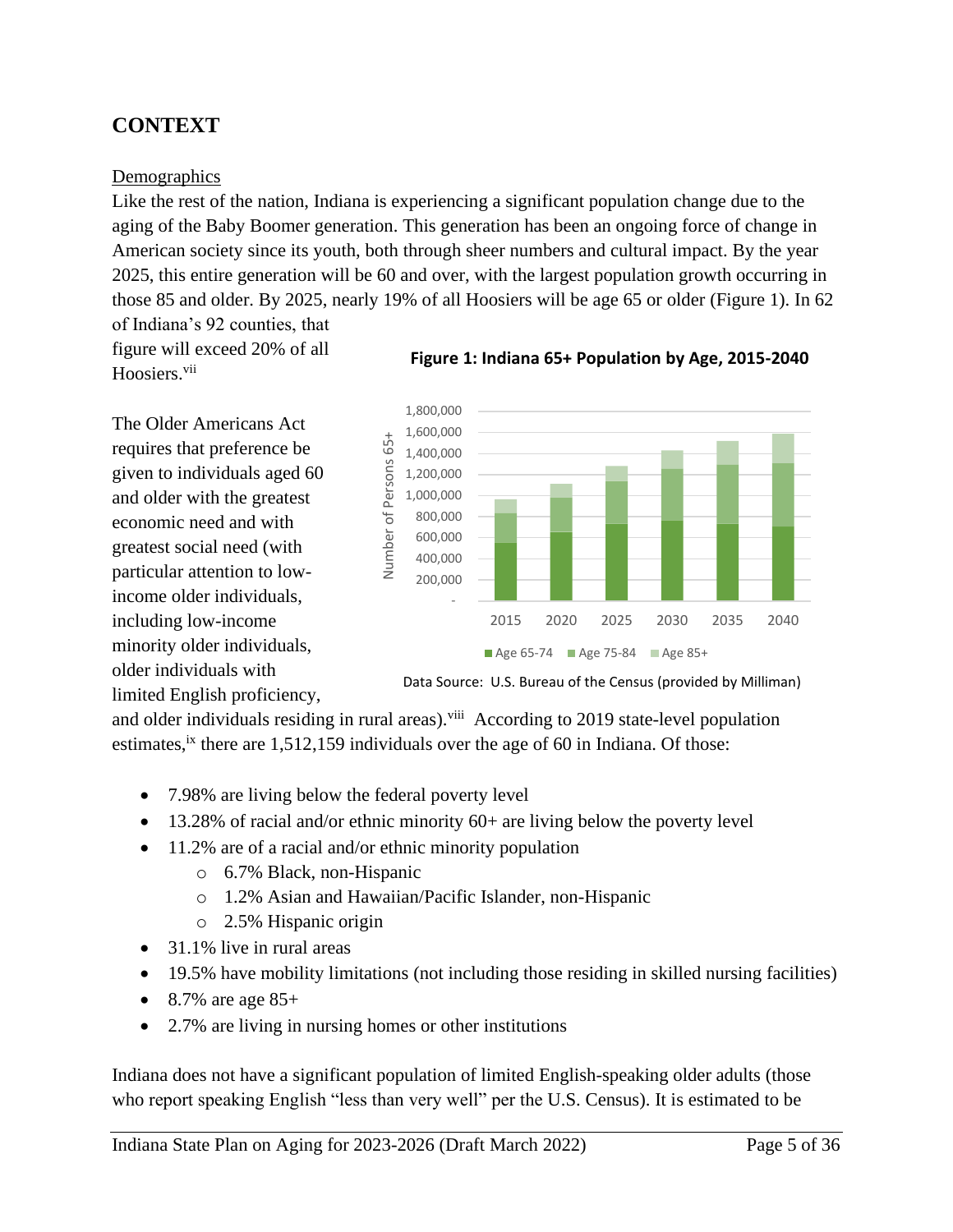1.0%. For all ages,  $3.2\%$ <sup>x</sup> of the population is limited English proficient. The highest concentration of limited English proficiency is found in Spanish-speaking older adults in the state.

#### <span id="page-6-0"></span>Indiana's Aging Network

Indiana's aging network is comprised of 15 Area Agencies on Aging (AAAs) serving the state's 92 counties divided into 16 planning and service areas (PSAs) (see Attachment D for map). They vary greatly in population and geographic service area, ranging from a two-county PSA with a 60+ population of 33,602 to an eight-county PSA with a 60+ population exceeding 367,689. The AAA network was created in 1972 to assist the state government in meeting the needs of older Hoosiers. Over the years, their role in the continuum of care has expanded from the original OAA funded programs to include the following:

- CHOICE: Community and Home Options to Institutional Care for the Elderly and Disabled (CHOICE) is FSSA DA-administered state funding designed to supplement services provided through other LTSS, providing home and community-based services to older adults and persons with disabilities of ages to assist in maintaining their independence in their own homes or communities for as long as is safely possible.
- Medicaid HCBS Waivers: FSSA DA oversees two HCBS waiver programs: Aged  $\&$ Disabled Waiver (A&D) and the Traumatic Brain Injury Waiver (TBI). These waivers fund HCBS for individuals that would otherwise receive services in a Medicaid-funded facility or institution.
- Aging and Disability Resource Center (ADRC) designation: In 2008, FSSA DA designated each AAA as the ADRC for their PSA. ADRCs provide comprehensive and coordinated information and access through the application of person-centered counseling for LTSS. The ADRCs serve as the primary access point for FSSA DA's Medicaid waiver and non-waiver HCBS programs, including the Older Americans Act, Social Services Block Grant (SSBG), and CHOICE.
- Money Follows the Person: MFP is funded through a grant from the federal Centers for Medicare and Medicaid Services. The program was developed to help states move individuals from institutional settings to HCBS. The ADRCs are also designated entities for MDS section Q referrals from nursing facilities.

The AAAs provide ongoing case management to facilitate Level of Care determinations and care planning functions for Medicaid Waiver, OAA Title III, SSBG, and CHOICE. Some AAAs also provide nutrition, transportation, and other services directly. Each AAA is required to submit an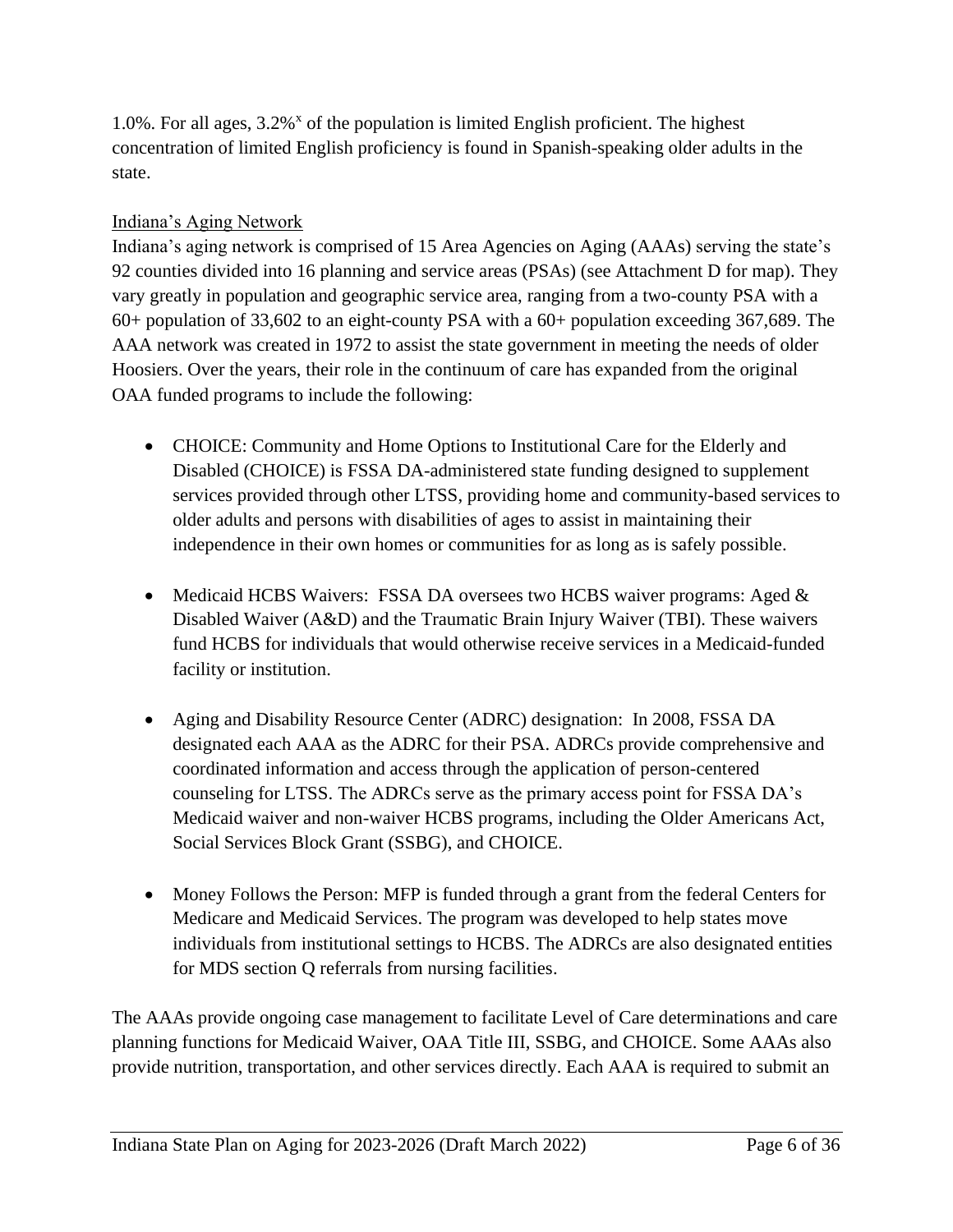Area Plan on Aging to FSSA DA every two years. FSSA DA consulted the most recently submitted FFY 2022-2023 Area Plans for the creation of this State Plan.

The CHOICE Board and Indiana Commission on Aging provide insight and expertise on aging and disability issues. Indiana established the CHOICE Board by Indiana Code to oversee the CHOICE program. The Indiana Commission on Aging was created to advise FSSA DA on Older Americans Act programs, but the scope of the Commission now encompasses all aging issues. The two entities convene every other month and are a valued resource to FSSA DA.

Additional Division of Aging Programs:

- Adult Protective Services: FSSA DA provided grants to 17 county prosecutors to conduct APS investigations and social services coordination in their county and the surrounding counties. The APS program is largely funded by state appropriations, with some funding from federal sources such as Medicaid reimbursement and Title VII. APS serves adults over 18 years of age. Eligible adults must be incapable of managing or directing their own care because of mental illness, intellectual disability, dementia, habitual drunkenness, excessive drug use, or other physical or mental incapacities. They must also be at risk of being harmed or threatened with harm by neglect, battery, or exploitation. In 2021, APS units employed 17 full-time equivalent (FTE) unit directors and 43 full-time investigators. In 2021, APS received 20,547 calls for service; of those calls, 14,298 cases were opened. $x_i$
- Long Term Care Ombudsman Program (LTCOP): The LTCOP, defined in the Older Americans Act 45 CFR 1321 and 1324, applies to residents of licensed Indiana nursing facilities, licensed residential care facilities, and Medicaid-certified Assisted Living facilities. FSSA DA funds the LTCOP through OAA Title VII funding from ACL and state funds. Operated by the State Ombudsman out of the FSSA Office of General Counsel, the program receives, investigates, and attempts to resolve complaints and concerns that are made by or on behalf of residents residing in state-licensed or certified facilities, and that involve the health, safety, welfare, or rights of residents.

In FFY21,<sup>xii</sup> the LTCOP received 1,603 complaints leading to 1,040 cases partially or fully resolved to the satisfaction of the resident, resident representative, or complainant. Additionally, the local ombudsmen and State Office staff participated in 142 resident councils and 74 family councils, provided 2,203 instances of information and assistance to facility staff, and made routine access visits to 365 facilities.

• Residential Care Assistance Program: The Residential Care Assistance Program (RCAP) provides residential financial assistance to eligible individuals residing in Indiana Department of Health (IDOH) licensed residential care facilities and county homes that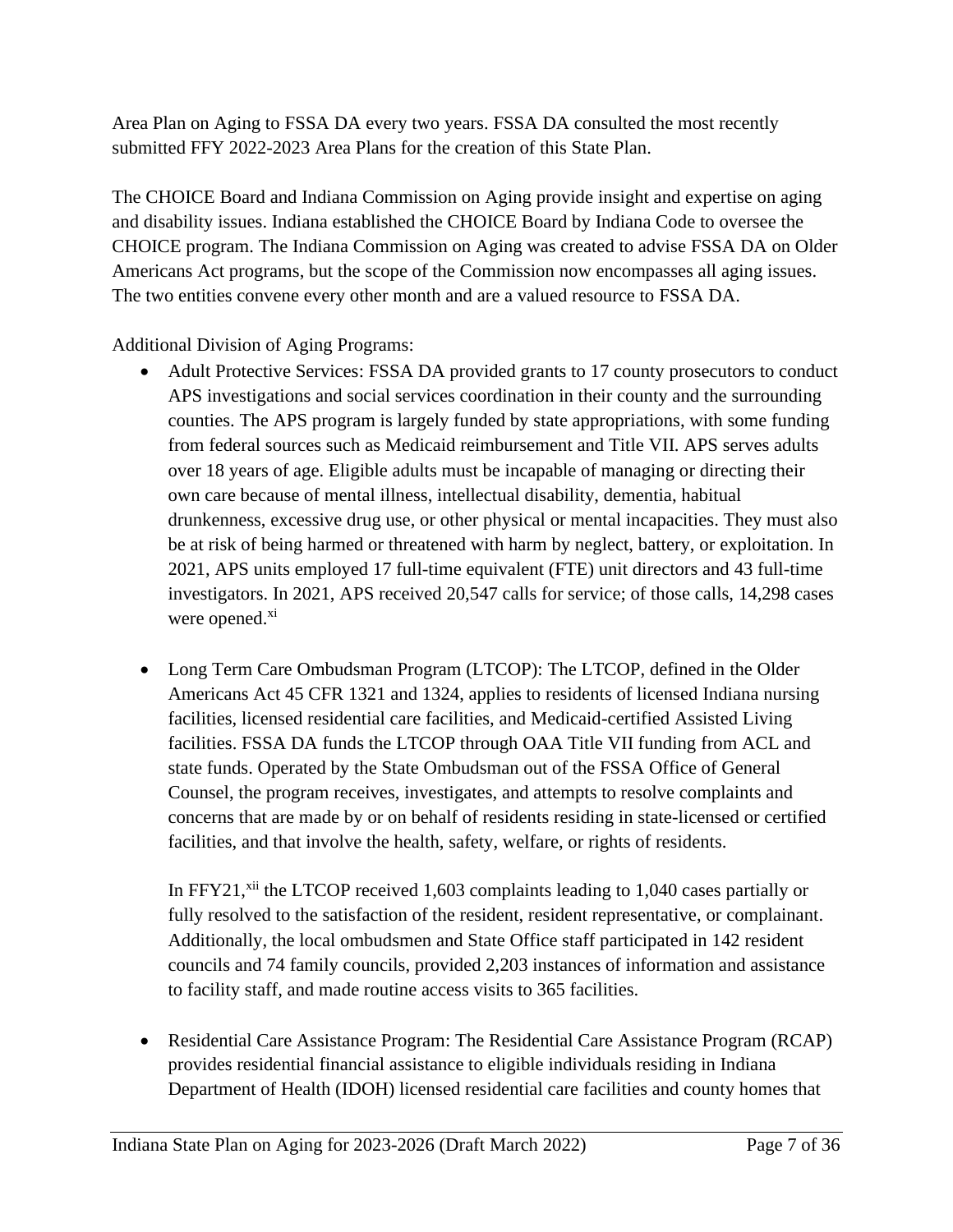have an approved RCAP contract with FSSA DA. RCAP provides assistance for residents who cannot live in their homes because of age, mental illness or physical disability but who do not need the level of care provided in a licensed nursing facility. Services include room, board, and laundry with minimal administrative direction as well as care coordination provided on behalf of eligible individuals at an approved per diem rate established by FSSA DA.

- Pre-Admission Screening and Resident Review: Preadmission Screening and Resident Review (PASRR) refers to the federal requirement that persons seeking admission to any Medicaid-certified nursing facility must be screened for any potential mental health or intellectual/developmental disability.
- Nursing Facility Value-Based Purchasing Scorecard: FSSA DA works with the Office of Medicaid Policy and Planning and providers to amend, if needed, the value-based purchasing scorecard for nursing facilities. This encourages nursing facilities to improve their quality of care.

#### <span id="page-8-0"></span>Needs Assessment Summary

The Community Assessment Survey for Older Adults ( $CASOA^{TM}$ ) is a statistically valid survey assessing the strengths and needs of older adults, as reported by older adults themselves, administered by Polco<sup>xiii</sup> (see Attachment E). The survey was conducted in Indiana through a questionnaire mailed to a random sample of older Hoosiers in fall 2021 with results completed in early 2022. Survey participants were asked to rate their overall quality of life, as well as aspects of quality of life in Indiana. 7,060 completed surveys were returned, equating to an 8.52% overall response rate. In addition to the random sample, an open participation survey was conducted online, generating an additional 785 responses for an overall total of 7,845 completed surveys. CASOA was conducted in Indiana in 2013 (baseline) and 2017 as well, which allows us to view changes in the data over time.

CASOA targeted a random sample of residents in 85,000 Hoosier households age 60 or older. Survey respondents represented older residents in each of Indiana's 16 planning and service areas. Twenty-eight percent (28%) of respondents were between the ages of 60-64; 41.8% were aged 65-74; and 29.7% were aged 75 or older. Fifty-five percent (55%) of respondents were female and 91% were non-Hispanic White. About 60% had lived in the community for more than 20 years. Thirty-five percent (35%) had household incomes less than \$25,000 per year.

CASOA's results highlight a number of Indiana's strengths, challenges, and opportunities for improvement focused on overall community quality and aspects of community livability within six community domains: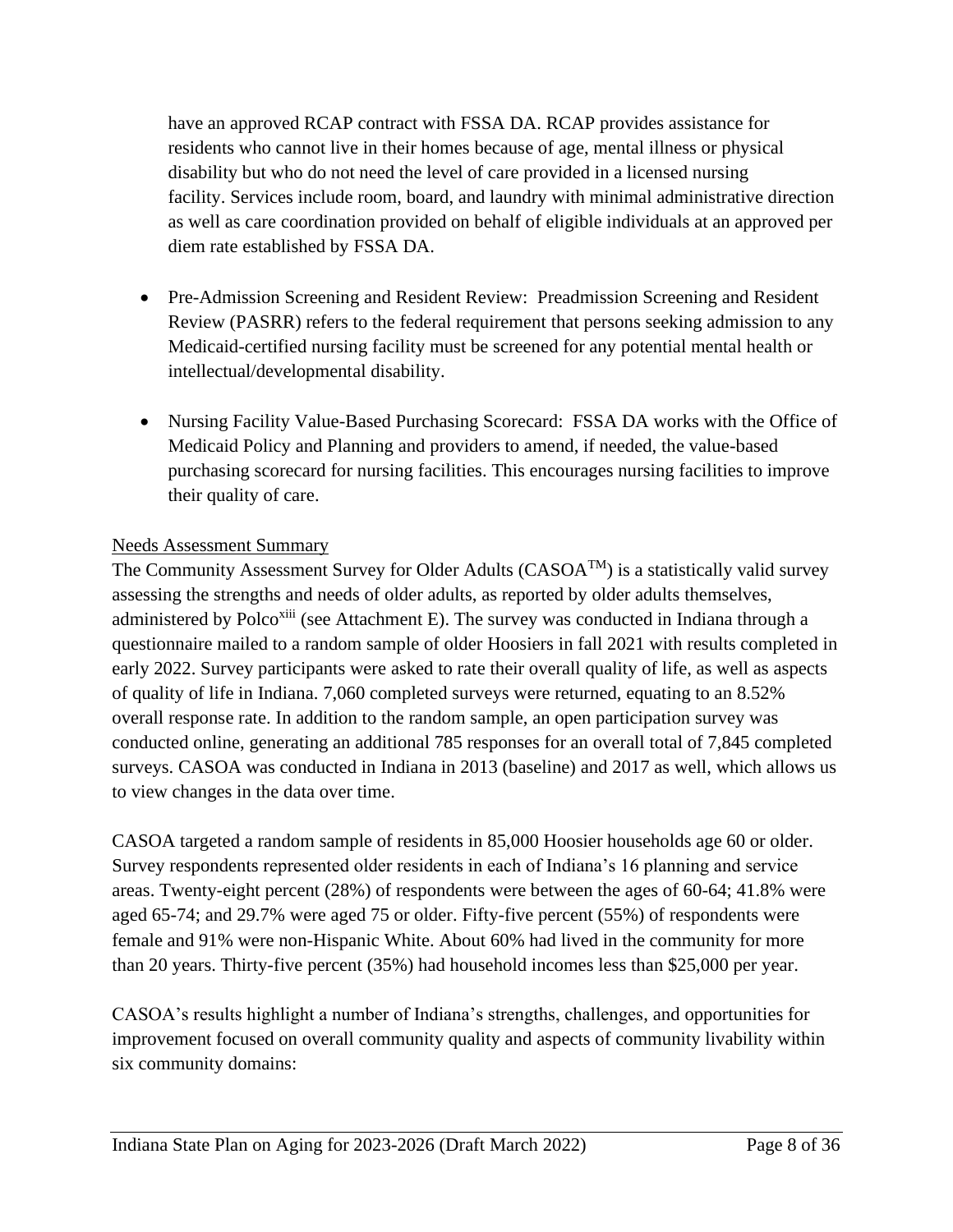#### 1. *Overall Community Quality*

This section assessed how residents viewed their community overall, assessing how likely they are to recommend and remain in their communities. About 8 in 10 older residents gave positive rankings to their community as a place to live and would recommend it to others. Approximately 82% were somewhat or very likely to remain in their community throughout retirement (Figure 2).

#### **Figure 2: Overall Community Quality Results**



#### *82% of older Hoosiers plan to remain in their community throughout retirement.* 2. *Community Design*

This section explored responses related to land use and

zoning, accessible affordable housing, and mobility options to support residents aging in place.

| <b>Potential Problems*</b>                                | 2013 | 2017 | 2021 |
|-----------------------------------------------------------|------|------|------|
| Having safe and<br>affordable transportation<br>available | 25%  | 25%  | 39%  |
| Maintaining home                                          | 44%  | 45%  | 59%  |
| Maintaining yard                                          | 47%  | 46%  | 51%  |
| Having suitable housing                                   | 18%  | 19%  | 30%  |

About half of respondents rated the overall quality of the transportation system (auto, bicycle, foot, bus) in their communities as excellent or good. Ease of travel by car was considered excellent or good by 80% of respondents, while ease of travel by walking was considered excellent or good by only 60% of respondents. Only 30% of

\*Percent reporting issue at least a "minor" problem

respondents rated the availability of accessible housing (e.g., homes with no step entry, single floor living, wide hallways, and doorways) as positive. Fifty-nine percent (59%) reported at least a minor problem maintaining their home (Table 1). This response trended downward compared to 2017 and is less favorable than the national benchmark. Thirty-nine percent (39%) indicated a problem having safe and affordable transportation available, which, although similar to the national benchmark, is a less favorable response than in 2017.

#### 3. *Employment and Finances*

In this section, CASOA looked at employment opportunities and challenges, along with reported financial challenges and costs of living. While 59% positively reported on the overall economic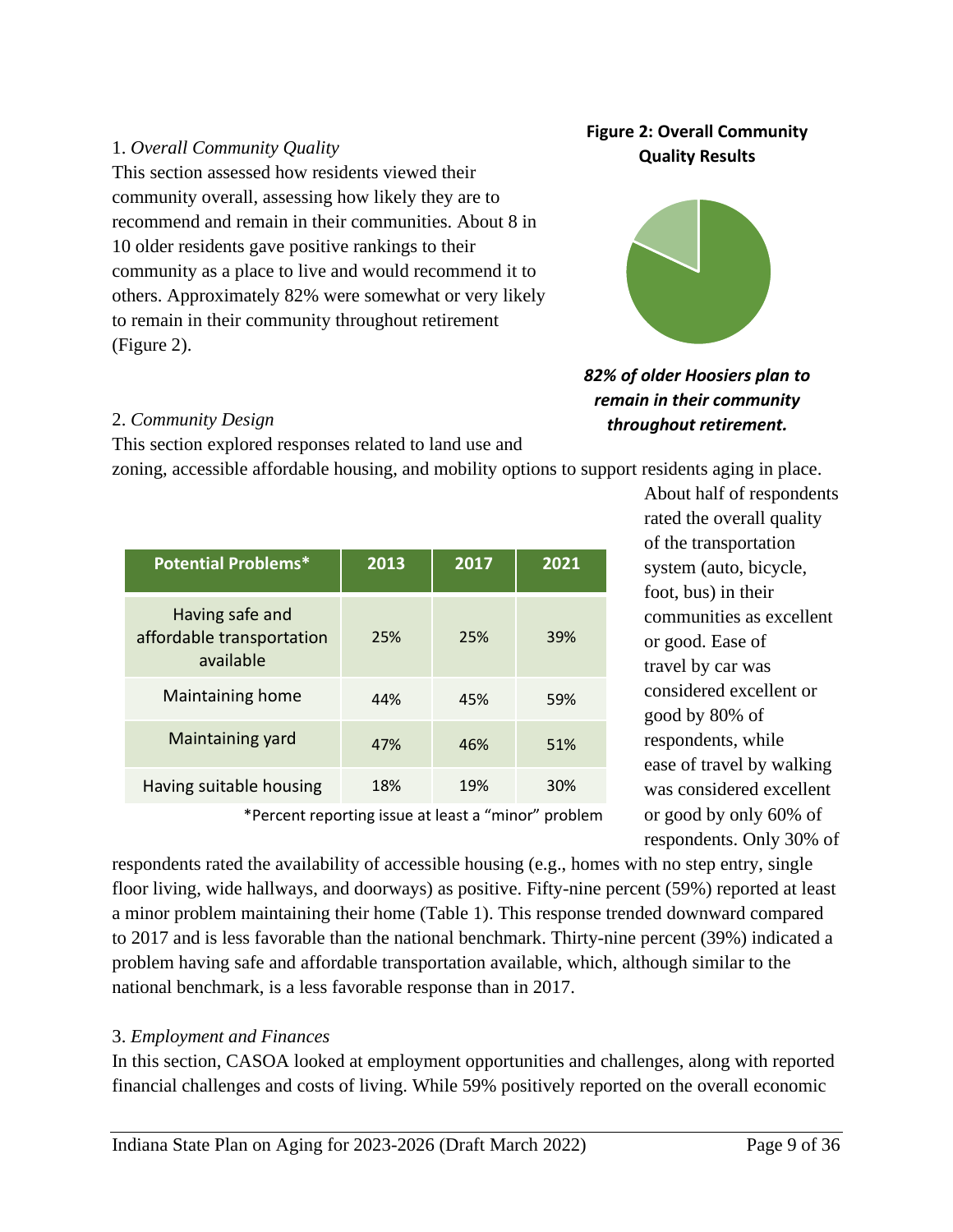health of their community, 48% reported problems having enough money to meet daily expenses, a decrease from 2017. Respondents reported increased problems building skills for paid or unpaid work (45%) or finding work in retirement (36%) compared to 2017.

#### 4. *Equity and Inclusion*

This section looked at respondents' sense of community, including not only a sense of

membership and belonging, but also feelings of equity and trust in the other members of the community. Forty-two percent (42%) reported feeling lonely or isolated as a minor, moderate, or major problem, compared to 34% in 2013 and 35% in 2017 (Figure 3). This is a statistically significant increase from 2017 but comparable to national



data. There was an increase in the number of respondents reporting an excellent or good sense of community in the community (59% in 2021 compared to 46% in 2017). At the same time, however, only 45% reported positively that older residents were valued in the community. Fortynine percent (49%) reported excellent or good for the community's openness and acceptance of older residents of diverse backgrounds. Twenty percent (20%) reported at least a minor problem being treated fairly or discriminated against because of age.

#### 5. *Health and Wellness*

CASOA included questions pertaining to safety, physical and mental health, independent living,

| 2013 | 2017 | 2021 |  |  |
|------|------|------|--|--|
| 28%  | 29%  | 36%  |  |  |
| 12%  | 15%  | 21%  |  |  |
| 40%  | 41%  | 44%  |  |  |
| 14%  | 20%  | 24%  |  |  |
|      |      |      |  |  |

#### **Table 2: Health and Wellness Needs**

and health care in this section. The majority of respondents held positive perceptions of their overall physical and mental well-being. Over half (57%) responded positively regarding the availability of preventive health services (e.g., health screenings, flu shots, educational workshops). However, respondents reported increased problems getting the oral health care (36%), vision

\*Percent reporting issue at least a "minor" problem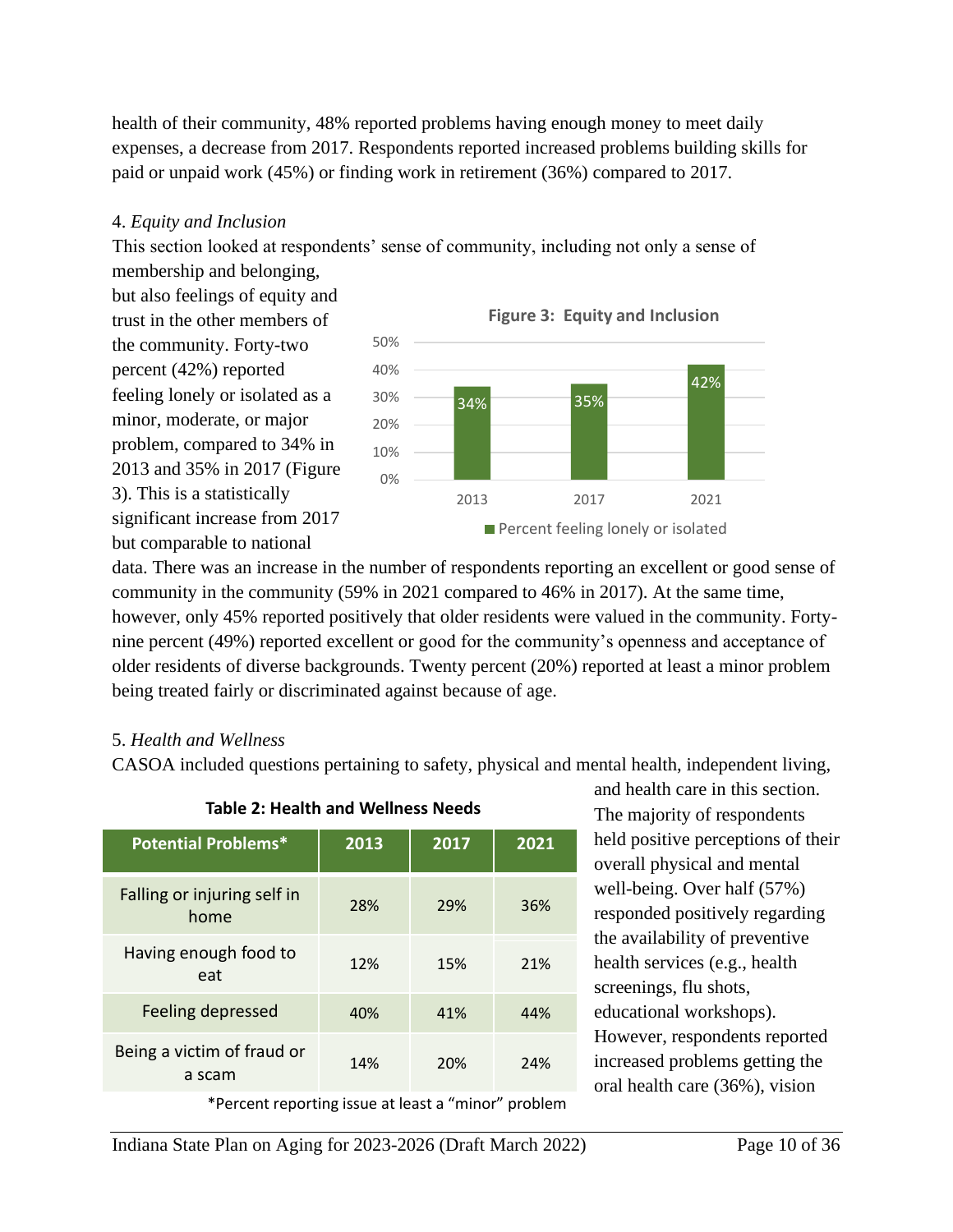care (32%), and health care (35%) needed compared to 2017. These are statistically significant changes from 2017, yet similar to national benchmarks. Respondents noted potential problems in several areas (see Table 2); minority respondents indicated higher percentages of problems in these areas than White respondents. While 24% reported being a victim of fraud or a scam at least a minor problem (comparable to prior years and national data), 71% positively responded to an overall feeling of safety in the community, an upward trend compared to 2017.

#### 6. *Information and Assistance*

In this section, respondents assessed the availability of information about older adult resources, as well as financial or other legal services. Fifty-six percent (56%) felt they were "somewhat" or



**Figure 4: Information and Assistance Needs\*** 

\*Percent reporting at least a minor problem

good. Similarly, 54% reported at least a minor problem having adequate information or dealing with public programs such as Social Security, Medicare, and Medicaid. While this is trending downward compared to 2017 data, this is not a statistically significant difference compared to national benchmarks. Around 36% reported good financial or legal planning services. Forty-four percent (44%) gave good or excellent rankings to the overall services provided to older adults.

#### 7. *Productive Activities*

This section explored older adults' engagement in Indiana by looking at their civic and social engagement, as well as caregiving. Respondents reported fewer opportunities to volunteer or to participate in community matters compared to 2017. Around 47% reported at least a minor problem feeling bored, reporting fewer opportunities for recreation, social events, or religious or spiritual activities. Fourteen percent (14%) reported using a senior center in the last 12 months, comparable to 2017.

"very" informed about services and activities available to older adults in their community, comparable to prior years. Seventy-four percent (74%) reported at least a minor problem knowing what services are available to older adults (Figure 4); only

26% reported the availability of information about resources for older adults as excellent or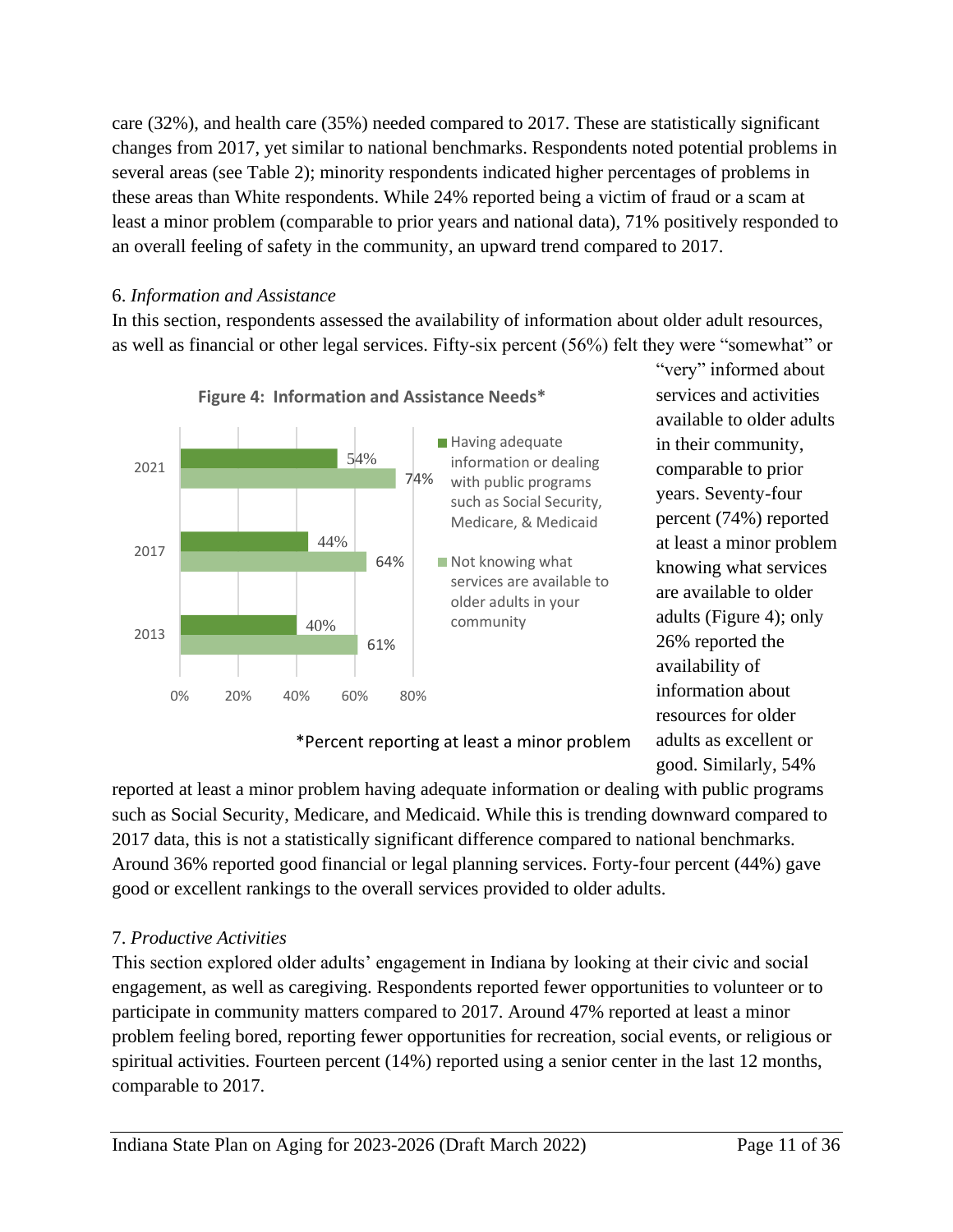Approximately 74% of respondents reported being caregivers for children, adults, or older adults. The average hours of care provided each week was between 9 and 11 hours. About 25% felt burdened by their caregiving, either physically, emotionally, or financially, comparable to the national benchmark and prior years' data. In Indiana, the value of paid and unpaid contributions by older adults totaled around \$18.6 billion for one 12-month period (Figure 5).



**Figure 5: Economic Contributions of Older Hoosiers**

Overall, CASOA respondents reported increased needs in numerous areas compared to 2017. Considering the extensive impact COVID-19 had over all aspects of life over the last two years, this is not surprising. Further, the CASOA report stated "[o]lder adult sub-populations in Indiana with higher proportions of challenges and an increased need for intervention tended to live in lower-income households, rent and live alone. Seniors at higher risk also tended to be people of color. Residents 75 years or older reported greater needs than their counterparts in the areas of housing, mobility and independent living but fewer challenges in the areas of finances and health care." These disparities illustrate the need to target resources to the most at-risk populations as outlined throughout this plan.

#### <span id="page-12-0"></span>Stakeholder Engagement

Over the last two years, FSSA implemented a robust stakeholder engagement process and qualitative and quantitative research as part of its efforts to reform Indiana's LTSS system. Stakeholders have spent over 1,700 hours with FSSA in co-design and workgroup sessions related to the reform efforts. The engagement process included a collaborative effort between FSSA, ADvancing States, and the Indiana Minority Health Coalition to conduct "community conversations" with older Hoosiers and their caregivers in fall 2021. The conversations, with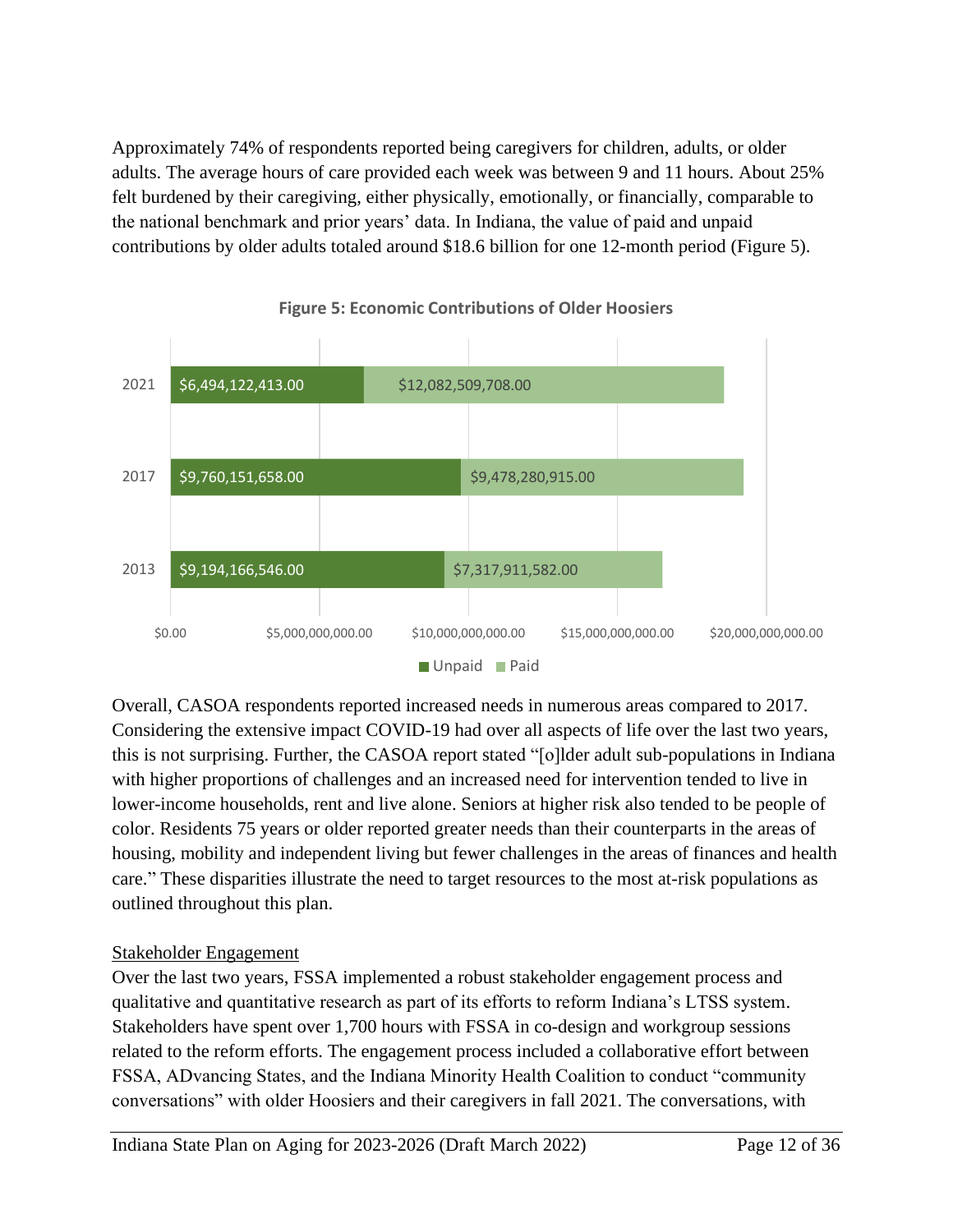over 800 participants in 23 virtual sessions, sought to understand the participant experience in the current LTSS system, while learning what is important to them and what would improve their quality of life.

In 2021, Indiana conducted two pilot surveys to gather feedback from older adults and their caregivers:

- Consumer Assessment of Healthcare Providers and Systems Home and Community-Based (HCBS CAHPS) Survey: to assess and quantify self-reported experiences of individuals receiving publicly funded LTSS from state Medicaid HCBS programs, with responses identifying strengths and weaknesses in the delivery of those services.
- Indiana Caregiver Survey: to assess caregiver physical and mental health, identify caregiver needs along with gaps in caregiver support services, and better understand the characteristics of caregivers and care recipients in Indiana. (729 total respondents)

In addition, Indiana's participation in the 2019-2020 National Core Indicators of Aged and Disabled (NCI-AD) (see Attachment F) provided support and direction for this plan.

Themes from the stakeholder engagement are reflected throughout the plan. In April-May 2022, FSSA DA will solicit feedback on this proposed 2023-2026 State Plan on Aging. This section and document will be updated as needed following that period.

# **GOALS, OBJECTIVES, STRATEGIES, AND OUTCOMES**

According to AARP,<sup>xiv</sup> over 75% of older adults prefer to age in their own homes. Data from the Kaiser Commission on Medicaid and the Uninsured<sup>xv</sup> suggests that 70% of persons aged 65 or older will need some type of long-term services and supports (LTSS). Currently, roughly half of those who qualify for publicly funded LTSS in Indiana receive those services in their homes. AARP's 2020 LTSS scorecard ranked Indiana 44th overall in the nation and 48th for choice of setting and provider for LTSS.<sup>xvi</sup> Knowing all of this, Indiana is focused on assuring access to high-quality home and community-based services.

While Indiana proceeds with Medicaid LTSS reform efforts to move to risk-based managed care, there are opportunities to improve continuity of care and create seamless experiences for individuals in need of LTSS regardless of payor source. A key component of a seamless experience is the process of accessing programs and services. According to the recent CASOA survey, about 6 in 10 survey respondents reported being somewhat or very informed about services and activities for older adults; about 4 in 10 had information access challenges. Indiana's recent "community conversations" echoed challenges related to knowing who to contact or being able to access information. FSSA has recognized fragmentation across not only LTSS but all human service systems and has been focused on building a "no wrong door"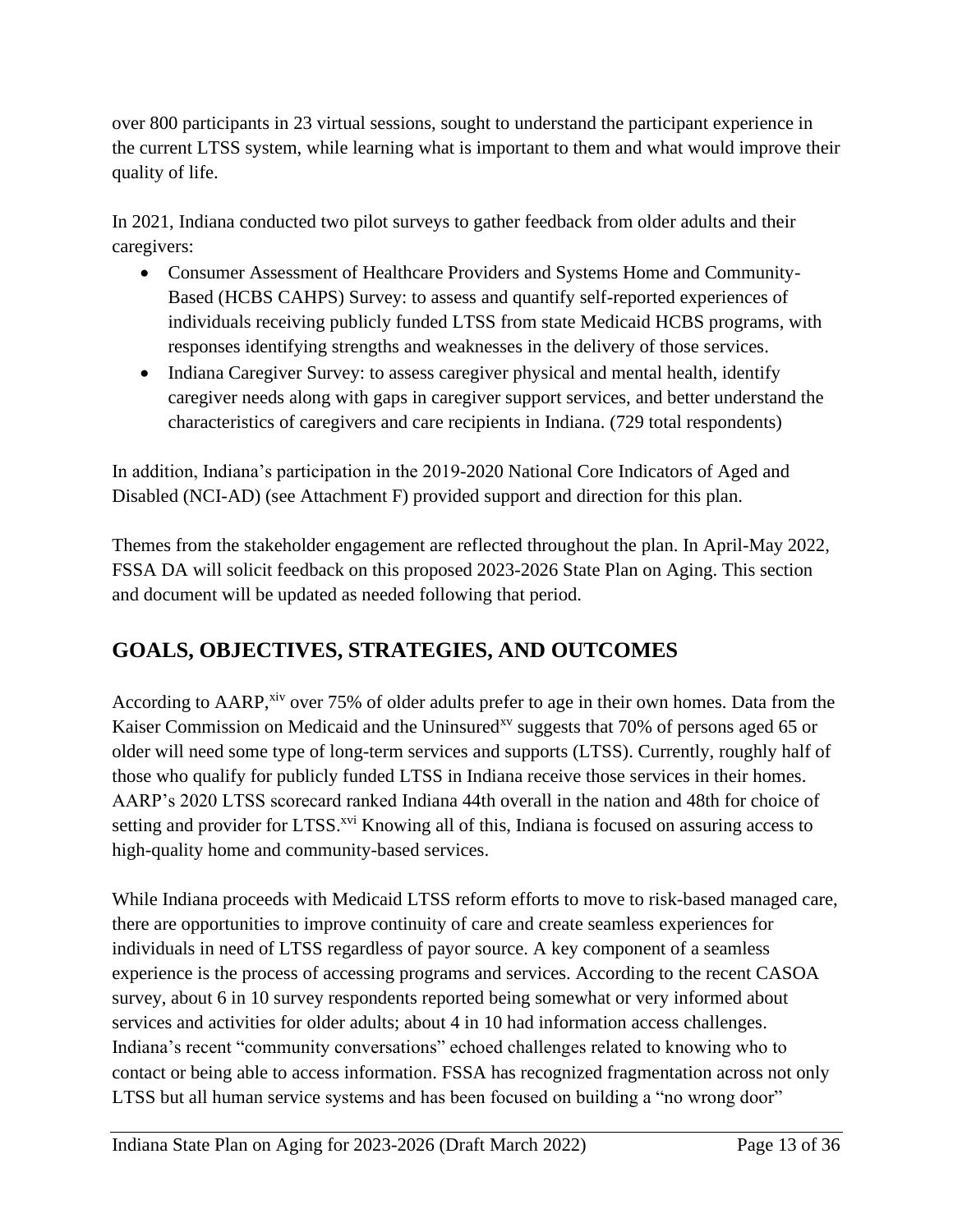(NWD) system of service delivery. Through NWD, regardless of where they live in the state or who pays for their care, FSSA intends for individuals to have access to more information and improved opportunities to make informed choices about their services and supports. A critical component of this approach will be improved integration of health care and social services, along with the establishment of referral processes and workflows for care transitions.

In 2016, as part of NWD efforts, FSSA introduced a statewide identity, "INconnect," to create streamlined access to LTSS. This branding also went a step further to brand the ADRC network as the "INconnect Alliance." Since the branding roll-out, Indiana 211 became part of FSSA. In addition, FSSA piloted an expedited eligibility process during the public health emergency, increasing the number of initial access points to Medicaid LTSS. As reform efforts continue, FSSA DA will prioritize efforts to reevaluate branding and communications related to information and access, while clearly defining roles and workflows to ensure continuity of care and seamless experiences.

The COVID-19 pandemic brought issues impacting older adults and caregivers into the national conversation, highlighting the importance of services supporting independent living and social connectivity. From the onset of the public health emergency, services quickly pivoted to respond to the changing environment. For example, AAA nutrition programs implemented grab-n-go meals to support older adults' nutritional needs while congregate nutrition sites were closed. New activities, such as telephone reassurance and friendly phone calls, were introduced to combat social isolation. During the first six months of the pandemic, the Indiana aging network experienced a 52% increase in meals served compared to the first half of FFY 2020, serving nearly 1.5 million meals in 24 weeks. Over 20,000 individual socialization contacts were provided to maintain social connectedness during the initial months of stay-at-home orders. Through federal support received through the American Rescue Plan and other COVID-19 supplemental funding, FSSA DA will prioritize funds towards strategic investments to respond to lessons learned through the pandemic and position the aging network to meet the growing and changing needs of older Hoosiers.

As described above, the PSAs vary greatly in both population size and geographic size. As populations shift throughout the state, FSSA DA intends to leverage data to drive decisions and ensure effective and efficient usage of Division of Aging grant funds to promote quality and equity in service delivery. This will include a review of the Intrastate Funding Formula, the population-based funding formula used to distribute OAA funds (see Attachment C).

#### **Goal 1: Assure access to high-quality home and community-based services and resources for older adults and their caregivers to support increased independence and quality of life.**

Objective 1.1: Implement Managed Long-Term Services and Supports (MLTSS) for qualifying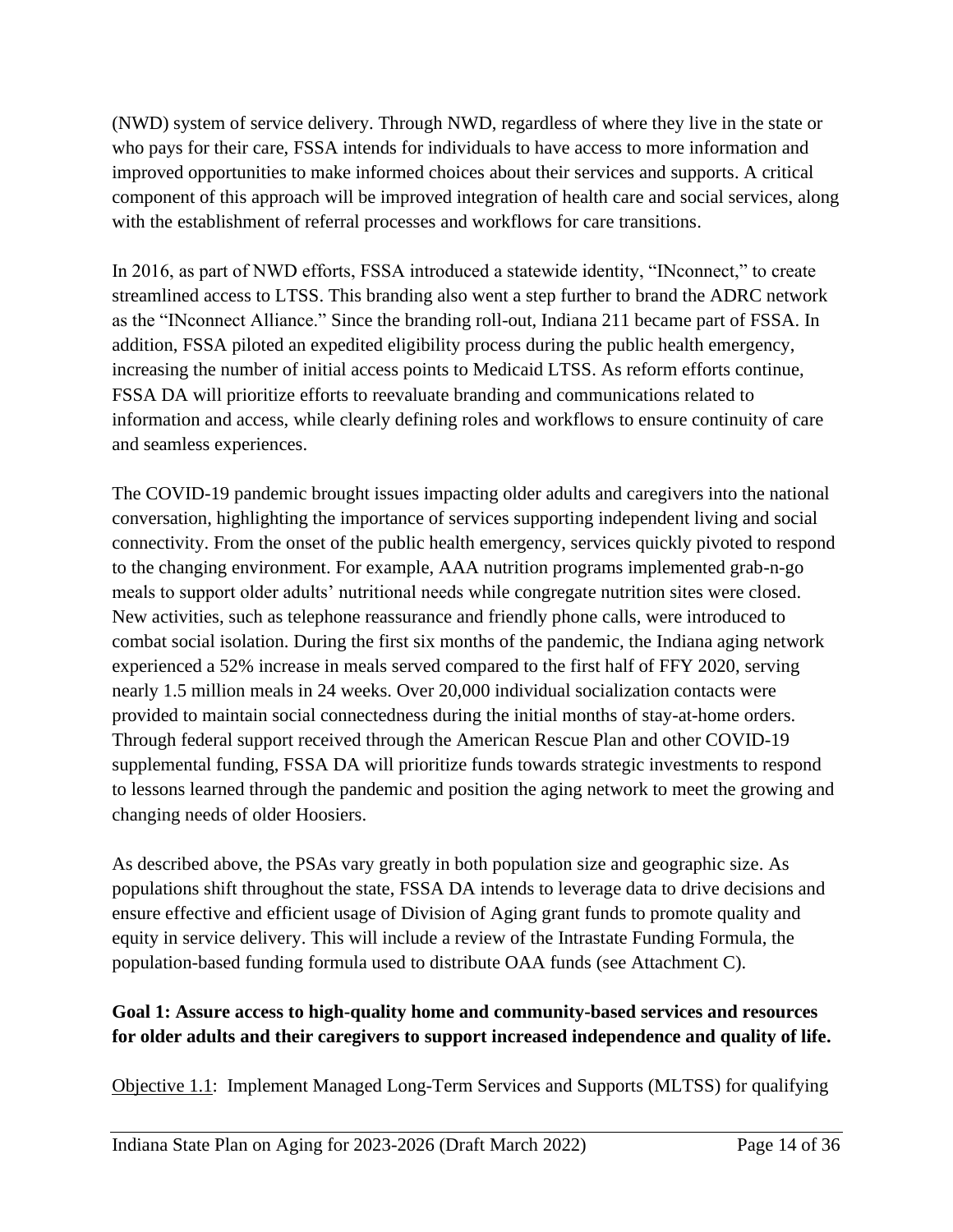adults 60 years of age and older, including those on the Aged and Disabled Medicaid Waiver or living in a nursing facility.

#### Strategies:

- 1.1(a): Conduct procurement process to select Managed Care Entities (MCEs) to provide MLTSS.
- 1.1(b): Develop workflows to ensure continuity of care and seamless experiences for individuals as they transition to the MLTSS program or among providers, settings, programs such as PACE, coverage types, or other HCBS funding sources.
- 1.1(c): Provide LTSS providers with education, training, and technical assistance on riskbased managed care, transferring agency-specific practices to managed care, and related contracting.
- 1.1(d): Seek ongoing feedback from all stakeholders to develop and implement statewide MTLSS that attains choice, quality, cost, and sustainability.

#### Outcome Measures 1.1:

- MLTSS launches statewide in 2024, with 106,000 Medicaid participants transitioning to MLTSS.
- 75% of new Medicaid members who receive LTSS will be in an HCBS setting by 2024.
- Long-term: Older Hoosiers with Medicaid will have increased access to quality, coordinated services in HCBS settings.

Objective 1.2: Leverage data to drive decisions and ensure effective and efficient usage of Division of Aging grant funds to promote quality and equity in service delivery.

#### Strategies:

- 1.2(a): Develop and utilize AAA performance and quality benchmarking to increase transparency.
- 1.2(b): Using data available from the 2020 U.S. census, examine the intrastate funding formula (IFF) used for Older Americans Act funding to ensure sufficient targeting of resources to those with the greatest social and economic need (see Attachment C for current IFF).
- 1.2(c): Analyze available program and survey data to determine service and provider gaps, program and system inequities, and recommendations that contribute to an equitable, comprehensive, and coordinated system of long-term care responsive to the needs and preferences of older adults and their family caregivers.

Outcome Measures 1.2:

• Increased transparency related to grantee performance and quality of service delivery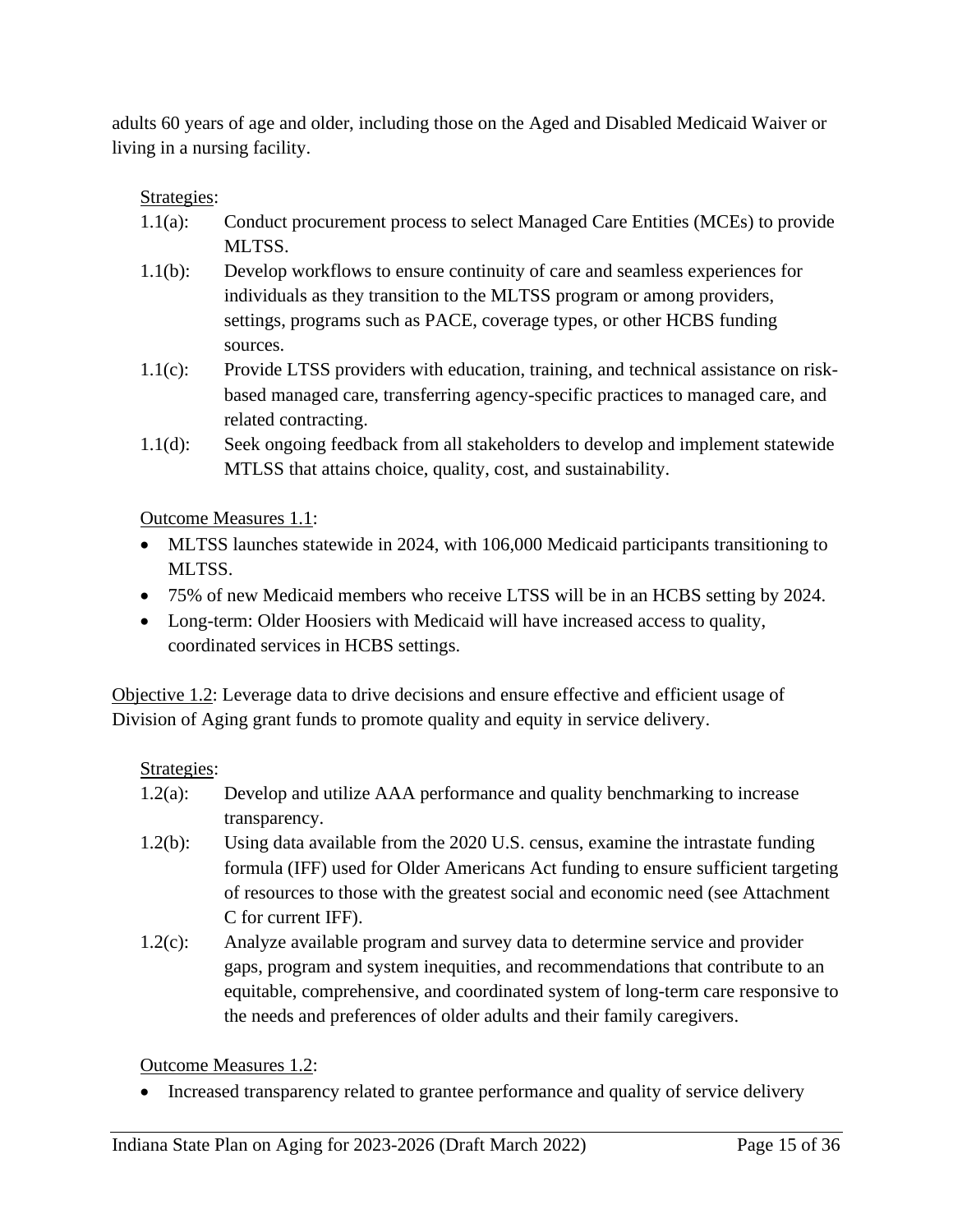- Increased rate of participation among individuals with greatest social and economic need (from FFY 2022 State Program Report baseline)
- Improved management and allocation of resources to target those with the greatest social and economic need
- Long-term: Improved quality and equity in service delivery

Objective 1.3: Increase pathways to information and support to ensure Hoosiers have choices and options to meet their long-term care needs.

#### Strategies:

- 1.3(a): Establish new policies and procedures related to ADRCs in conjunction with LTSS reform.
- 1.3(b): Leverage partnerships and stakeholder networks to assist in outreach and awareness efforts related to the availability of and access to LTSS, with particular focus on those with the greatest social and economic need.
- 1.3(c): Evaluate the INconnect Alliance branding, including its relationship to FSSA's 211 and the transition to MLTSS.
- 1.3(d): Identify and implement AAA best practices for coordinating care transitions from hospitals and long-term care facilities for those at risk of prolonged institutionalization.
- 1.3(e): Establish guidelines and best practices for referrals between the ADRCs and Dual Special Needs Plans (DSNPs).
- 1.3(f): Through the governor-appointed Commission on Aging, expand the Living Longer/Living Better grassroots initiative.
- 1.3(g): Collaborate with FSSA Division of Disability and Rehabilitative Services (DDRS), Governor's Council for People with Disabilities, Indiana Centers for Independent Living, and other stakeholders to ensure the objective's efforts include people with disabilities of all ages.

Outcome Measures 1.3:

- Increased stakeholder awareness of the availability of HCBS
- Increased consumer satisfaction with access to HCBS
- Increased standardization and coordination of HCBS
- Long-term: Older Hoosiers have increased access to quality, coordinated services in HCBS settings.

Objective 1.4: Utilize Older Americans Act American Rescue Plan funding and other remaining COVID-19 supplemental funding towards strategic investments to position the aging network to meet the growing and changing needs of older Hoosiers.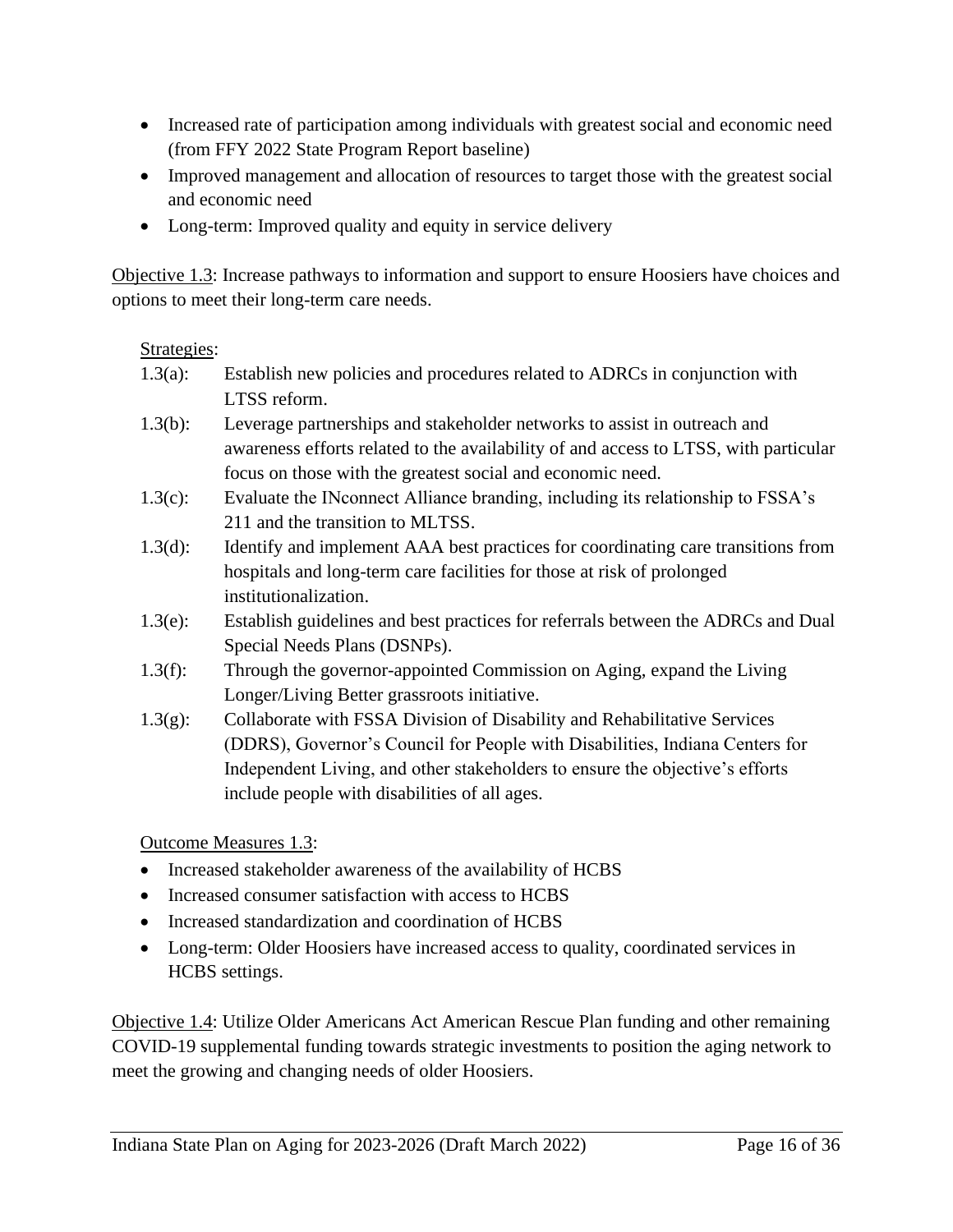#### Strategies:

- 1.4(a): Invest in one-time interventions for older adults, such as home modifications.
- 1.4(b): Implement the Community Aging in Place Advancing Better Living for Elders (CAPABLE) program in Indiana.
- 1.4(c): Contract with a CPA firm to assist the Division of Aging with improving current fiscal operating procedures, fiscal monitoring of the AAAs, and implementing improvement strategies to strengthen the fiscal competencies and compliance of the AAAs.

#### Outcome Measures 1.4:

- Increased independence resulting from an increase in the number of home modifications or interventions (from FFY 2022 State Program Report baseline)
- Updated and improved grants management and administration resources for FSSA DA and grantees
- Long-term: Older Hoosiers receiving HCBS through the OAA or other programs remain in their homes and community longer.

#### **Goal 2: Improve health, well-being, and equity in all aspects of service access and delivery.**

At the heart of an age-friendly Indiana is a commitment to improving the health, well-being, and equity of older Hoosiers and their caregivers. Indiana's aging network is built to impact the Social Determinants of Health (SDOH), targeted to those with the greatest social and economic needs. The CASOA survey explored various areas related to SDOH. For example, it reported that 54% of older Hoosiers have either a minor, moderate, or major problem maintaining a healthy diet and 21% responded the same way for having enough food to eat. United States Department of Agriculture (USDA) defines food insecurity as having limited or uncertain access to adequate food.<sup>xvii</sup> Per America's Health Ranking, 13.5% of older adults aged  $60+$  in Indiana experiences food insecurity.<sup>xviii</sup> Food insecurity cannot be mentioned without including a conversation about malnutrition. Malnutrition can result from deficiencies in the diet as well as excessive nutrients in the diet. Having more robust data-driven information will allow for more targeted interventions to address those at nutritional risk through DA-funded programming.

The Supplemental Nutrition Assistance Program (SNAP) is available for older adults to provide supplemental funds for food purchases, yet Indiana's 2018 34% participation rate for eligible older adults lag the national average participation rate of  $42\%$ .  $\frac{\text{six}}{\text{Ax}}$  America's Health Rankings state that barriers to SNAP enrollment include a variety of reasons such as lack of knowledge about the program and how it works, the stigma associated with receiving social services, difficulty completing an application and cultural beliefs. The 2021 CASOA survey reported that about 6 in 10 survey respondents felt that they were somewhat informed or very informed about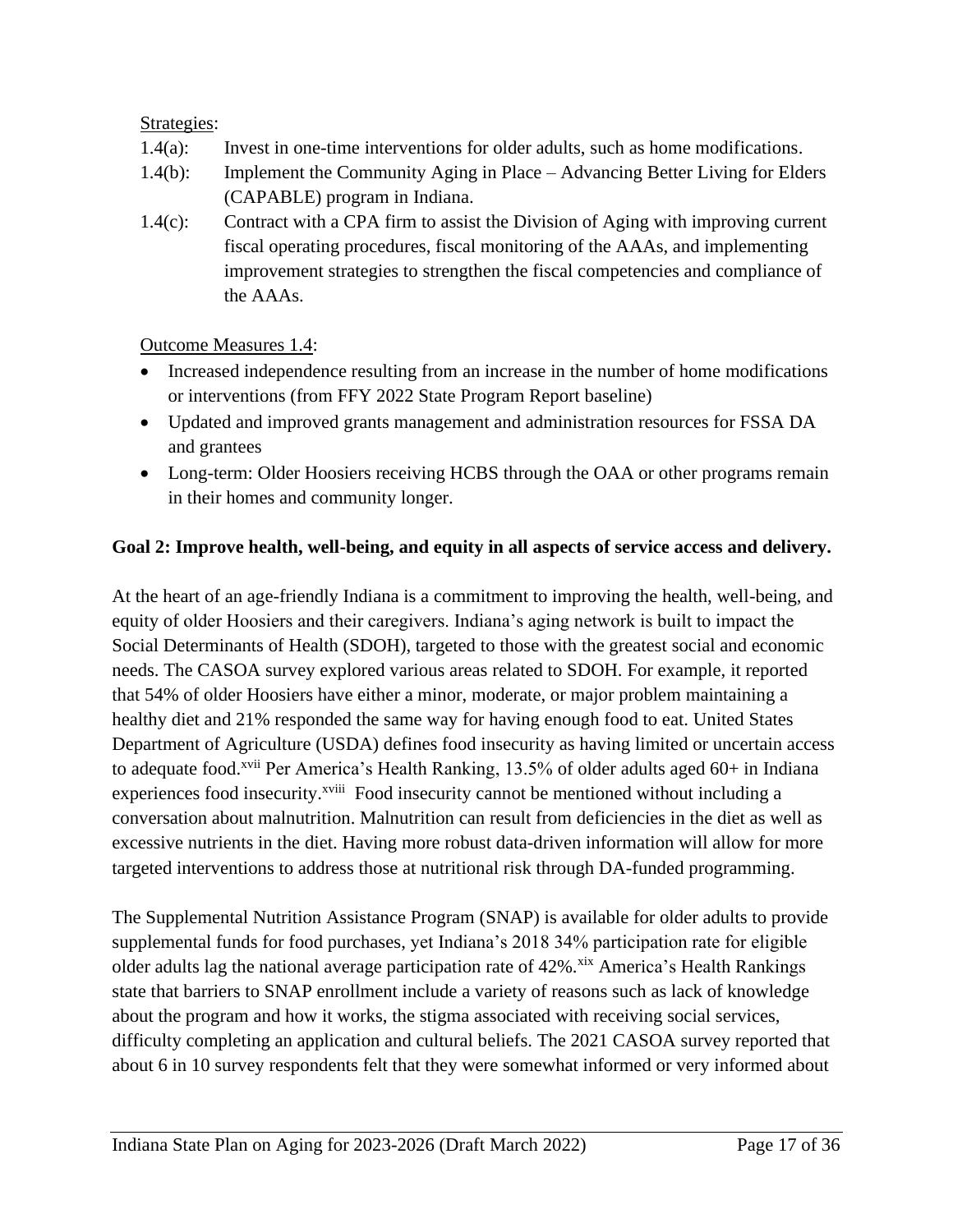services and activities available to older adults. This discrepancy indicates a need and an opportunity to educate and increase awareness of the SNAP program.

Approximately 57% of CASOA respondents reported that the availability of preventive health services (e.g., health screenings, flu shots, educational workshops) was excellent or good. America's Health Rankings reiterated this, indicating Hoosiers aged 65+ years' flu vaccination rate was  $63.5\%$  and pneumonia vaccination was  $72.2\%$ .<sup>xx</sup> In addition, over 80% of older Hoosiers are fully vaccinated against COVID-19.<sup>xxi</sup> Indiana's aging network was instrumental in the initial roll-out of the COVID-19 vaccine in early 2021. With COVID funds received from the Administration for Community Living, efforts will continue in this plan period.

The COVID-19 pandemic brought issues impacting older adults to the forefront, including the need for preparedness planning. Stay-at-home orders and social distancing closed adult day programs, senior centers, and congregate nutrition sites, leading to widespread social isolation. CASOA revealed that 42% of older Hoosiers reported feeling lonely or isolated as at least a minor problem, a statistically significant increase from 2017. Through the congregate nutrition program, health promotion programming, and senior center support, Indiana's aging network plays a key role in promoting social connectedness and mitigating the negative effects of social isolation. Indiana will leverage lessons learned and COVID dollars awarded to implement longterm, practical approaches to maintaining social connections and supporting individual needs and preferences.

#### Person-Centered Practices

An essential piece of FSSA DA's work is a person-centered approach to service delivery across the LTSS spectrum. This State Plan documents FSSA DA's commitment to applying personcentered practices, principles, and skills demonstrated through engagement with people and families, providers delivering care in our network, and improving governance and policy. Since FSSA DA's person-centered planning efforts launched in 2015, Indiana has focused on training to build capacity and sustain a train-the-trainer model through The Learning Community for Person-Centered Practices (TLCPCP). In addition, during the last state plan period, FSSA DA began collaborating with Indiana University's Geriatric Education and Training Center (IU GETC) on geriatric training with person-centered practice infusion, connecting with over 4,600 (duplicated) care managers and options counselors throughout the AAA and ADRC network since May 2020. Topics included social isolation (including engagement in a virtual setting), advanced directives, dementia, fall risk, care transitions with DSNPs, and supporting caregivers. During the next four years, this momentum will continue.

Objective 2.1: Support programs and partnerships that increase health awareness, knowledge, and/or prevention efforts that improve health and well-being and help create aging-friendly communities.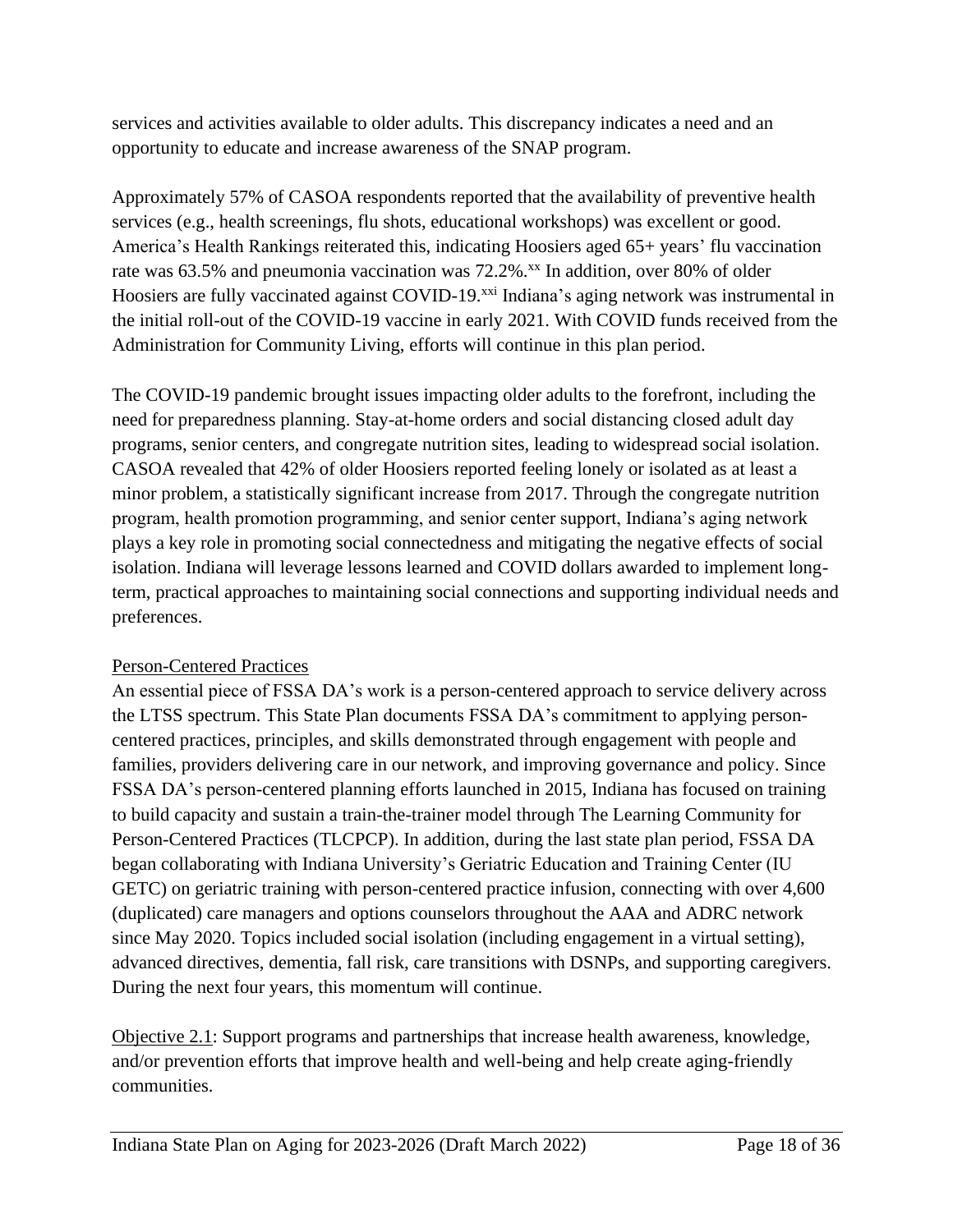#### Strategies:

- 2.1(a): Coordinate utilization of the American Rescue Plan (ARP) Title III-D funds to minimize duplication of effort and maximize the efficiency and effectiveness of evidence-based health promotion programming, ensuring culturally and linguistically appropriate information provision for ethnic, racial, and LGBTQ+ populations.
- 2.1(b): Develop and implement a process to include screening of immunization status and infectious disease and vaccine-preventable disease as part of evidence-based health promotion programs funded through Title III-D.
- 2.1(c): Through collaboration with FSSA's Division of Mental Health and Addition, facilitate the provision of information and resources related to opioid use disorder and safe medication handling targeted to older adults and caregivers.
- 2.1(d): Partner with the IU Geriatric Workforce Education Program to update the care management/options counseling practice standards that align with the Social Determinants of Health, including, but not limited to, falls prevention and fallsrelated TBI screening, medication management, housing, social isolation, and mental wellness.
- 2.1(e): Partner with the Indiana Department of Health, Division of HIV/STD & Viral Hepatitis to share information and coordinate opportunities for older adults living with HIV/AIDs to access services to support health, well-being, and long-term care needs.
- 2.1(f): Utilize VAC5 and ADRCVAC funds to increase access to and utilization of the COVID-19 vaccines through the aging network to support public health efforts.
- $2.1(g)$ : Explore the feasibility of utilizing resources from the Reframing Aging Initiative<sup>xxii</sup> to counter ageism and improve Hoosiers' understanding of aging and the many ways older adults contribute to society.
- 2.1(h): Support the preparation, publication, and dissemination of educational materials dealing with the health and economic welfare of older adults.

Outcome Measures 2.1:

- Increased participation rates in health promotion programming in at-risk communities
- Increased health awareness, knowledge, and prevention efforts among older Hoosiers, including increased vaccinations
- Long-term: Older Hoosiers receiving HCBS through the OAA or other programs experience improved health outcomes.

Objective 2.2: Build capacity for the continued integration of person-centered thinking practices into the model of care to ensure services are person-centered, trauma-informed, participantdriven, holistic, caregiver involved, and address social determinants of health in each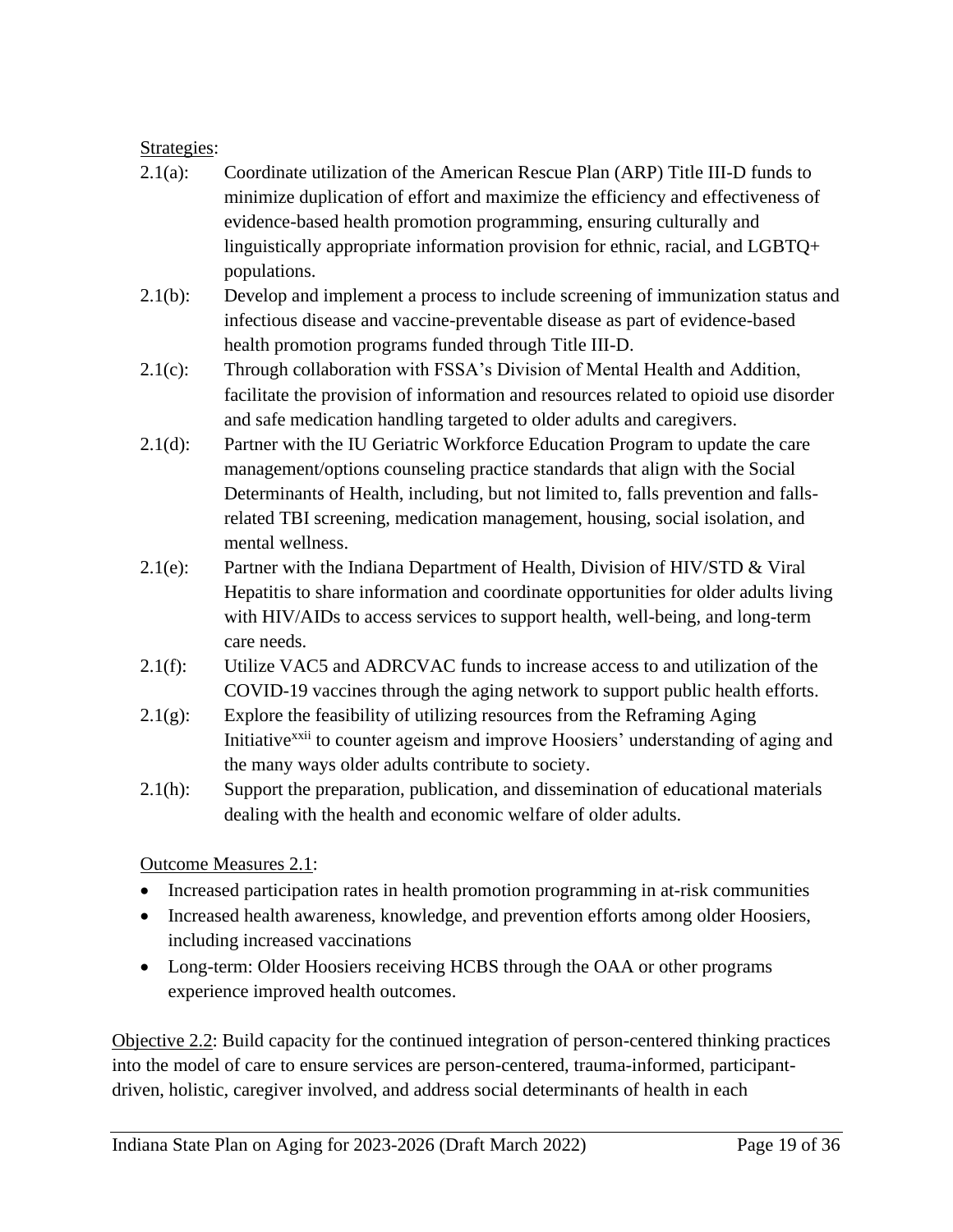individual's setting of choice.

Strategies:

- 2.2(a): Develop a comprehensive strategy to mitigate the effects of experienced trauma across all services and settings.
- 2.2(b): Provide training and education to care managers, options counselors, APS staff, and any other identified role related to trauma-informed services to increase capacity to provide trauma-informed services to meet individual client needs and preferences.
- 2.2(c): Train and certify additional aging network staff as trainers of The Learning Community's Person-Centered Practices to build Indiana's capacity to facilitate person-centered thinking trainings.
- 2.2(d): Examine the current "pick list" process utilized for service provider selection to identify opportunities to enhance informed choice and person-centered service delivery.
- 2.2(e): Utilize the INperson Learning Community, Indiana's formal community of practice, to enhance CM/OC cultural competence through peer-to-peer collaborative learning and sharing to implement person-centered practices.
- 2.2(f): In conjunction with FSSA's Office of Healthy Opportunities, provide equity training for all services and settings, including FSSA DA staff.

Outcome Measures 2.2:

- Increased capacity to integrate person-centered practices through the addition of 2 mentor trainers by 2023 and 2 additional certified trainers each year through 2026, for a total of 15 certified trainers for TLCPCP in Indiana
- Increased knowledge and skills to provide person-centered planning through a traumainformed lens
- Enhanced knowledge of issues of inequity
- Increased participation in services from underserved target populations
- Long-term: Improved participant satisfaction with service delivery

Objective 2.3: Enhance efforts to address food insecurity and malnutrition in older adults.

Strategies:

- 2.3(a): Through ADRC/No Wrong Door public health workforce funding, contract with an epidemiologist to support data-driven decision-making, program development, and educational materials related to malnutrition and the nutritional needs of older adults, including identification of health and nutritional disparities in at-risk populations.
- 2.3(b): Work with AAA nutrition and wellness staff to enrich statewide nutrition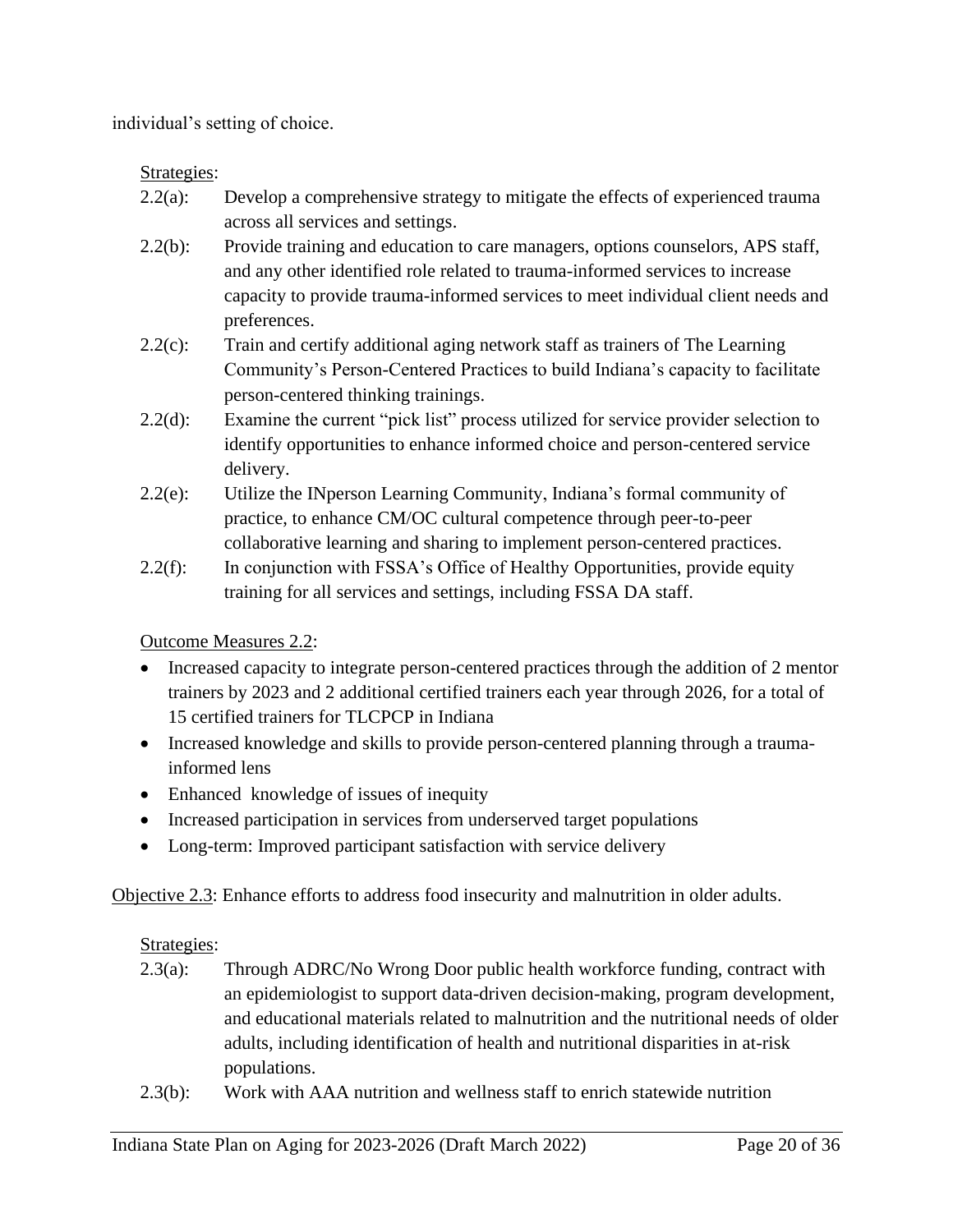education programming, including the incorporation of oral health as a required component of nutrition education funded through Title III.

- 2.3(c): Provide training and technical assistance to support the modernization of the Title III-C nutrition program throughout Indiana, including enhanced efforts to reach rural populations through the implementation of restaurant voucher programs.
- 2.3(d): Select a malnutrition screening tool and incorporate it into the assessment process, including congregate nutrition program participants.
- 2.3(e): Develop referral and intervention options for use with the DETERMINE nutrition screening and malnutrition screening/risk tools to support nutritional health and well-being.
- 2.3(f): Partner with the Division of Family Resources (DFR) and the aging network to increase the number of SNAP enrollees to assist in addressing food insecurity, targeting at-risk populations and regions.
- $2.3(g)$ : Work with the aging network nutrition programs to explore new partnerships and/or expand current providers' availability of Title III meals that meet special dietary needs that include cultural considerations and preferences and medically tailored options.

Outcome Measures 2.3:

- Increased awareness of the signs of food insecurity and malnutrition risk factors
- Increased number of applicants to food assistance programs
- Increased referrals of individuals identified as high-risk nutritionally to practitioners for nutritional support
- Increased participation rate in nutrition programs that address special dietary needs that include cultural considerations and medically tailored options
- Long-term: Older Hoosiers receiving nutrition services through the OAA or other programs experience decreased food insecurity and improved nutritional health.

Objective 2.4: Enhance social interaction and connectedness for older Hoosiers to mitigate the negative health effects associated with social isolation.

#### Strategies:

- 2.4(a): Research options, including consultation with FSSA's Division of Mental Health and Addiction, to improve utilization of the UCLA Loneliness Scale that is incorporated into the person-centered planning process while incorporating suicide risk screening into the person-centered planning process.
- 2.4(b): Facilitate collaboration between the state's Assistive Technology Program, INDATA, and the aging network to increase awareness of and access to assistive technology options for serving older adults.
- 2.4(c): Partner with the Indiana Arts Commission to facilitate the creative aging work,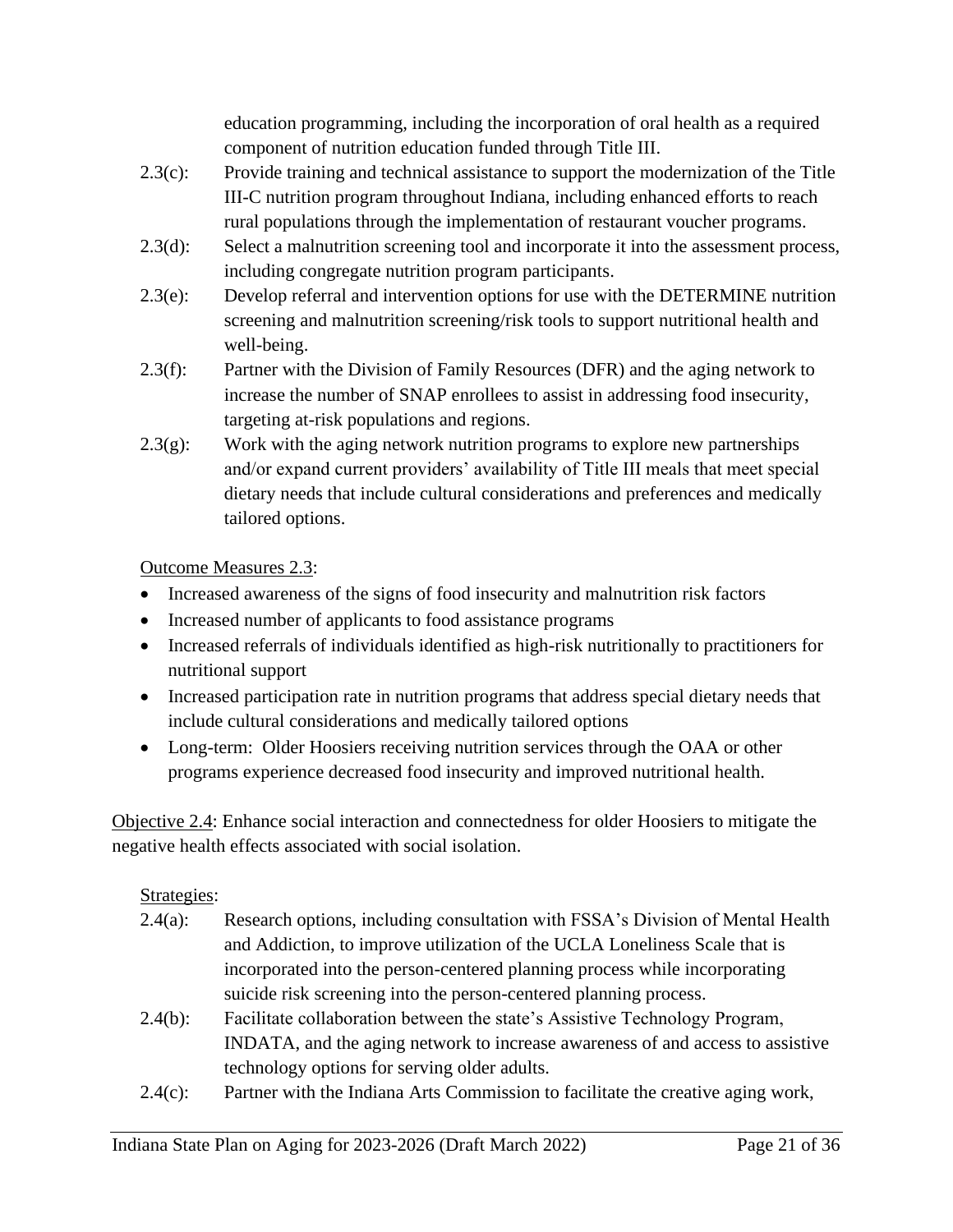Lifelong Arts Indiana, within AAAs' congregate nutrition sites to support cultural experiences, activities, and services, including the arts.

- 2.4(d): Facilitate connections between Indiana's aging network and entities, such as the Senior Center Coalition of Indiana, Indiana Minority Health Coalition, and AmeriCorps Senior Companion Program, to promote opportunities to leverage OAA funds and encourage social connectedness.
- 2.4(e): Evaluate the usage of virtual programming and services post-pandemic to maintain and support increased connectedness and access to services, particularly in rural areas and for those with mobility and transportation issues.

Outcome Measures 2.4:

- Increased collaboration and connections for opportunities for social connectivity
- Reduction in reported loneliness based on results of the UCLA Loneliness Scale

Objective 2.5: Expand efforts to assist older adults and caregivers with emergency and disaster preparedness planning.

#### Strategies:

| $2.5(a)$ : | Assess lessons learned from the COVID-19 pandemic to update policies and       |
|------------|--------------------------------------------------------------------------------|
|            | procedures for reviewing and monitoring AAAs' emergency preparedness plans.    |
| $2.5(b)$ : | Promote emergency preparedness among older adults and their caregivers through |
|            | person-centered planning and outreach activities.                              |
| $2.5(c)$ : | Explore opportunities to partner with local emergency response agencies to     |
|            | provide additional support to those with the highest social and economic need  |
| 2.5(d):    | Explore opportunities for expanding partnership with the State Assistive       |
|            | Technology Program to ensure older adults have safe and reliable contact with  |
|            | caregivers and support agencies.                                               |

Outcome Measures 2.5:

- Increased aging network knowledge of available resources for preparedness planning
- Improved quality of care management clients' emergency plans

#### <span id="page-22-0"></span>**GOAL 3: Optimize the physical, emotional, and financial well-being of caregivers to strengthen their ability of provide ongoing supports and delay or prevent care recipient institutionalization**.

Family caregivers play an integral role in providing the day-to-day care and support that keeps people in their homes and communities. Nationally, 41.8 million adults in the U.S., or 1 in 5 adults, act as a caregiver for an adult over age 50, of which nearly forty percent are a racial or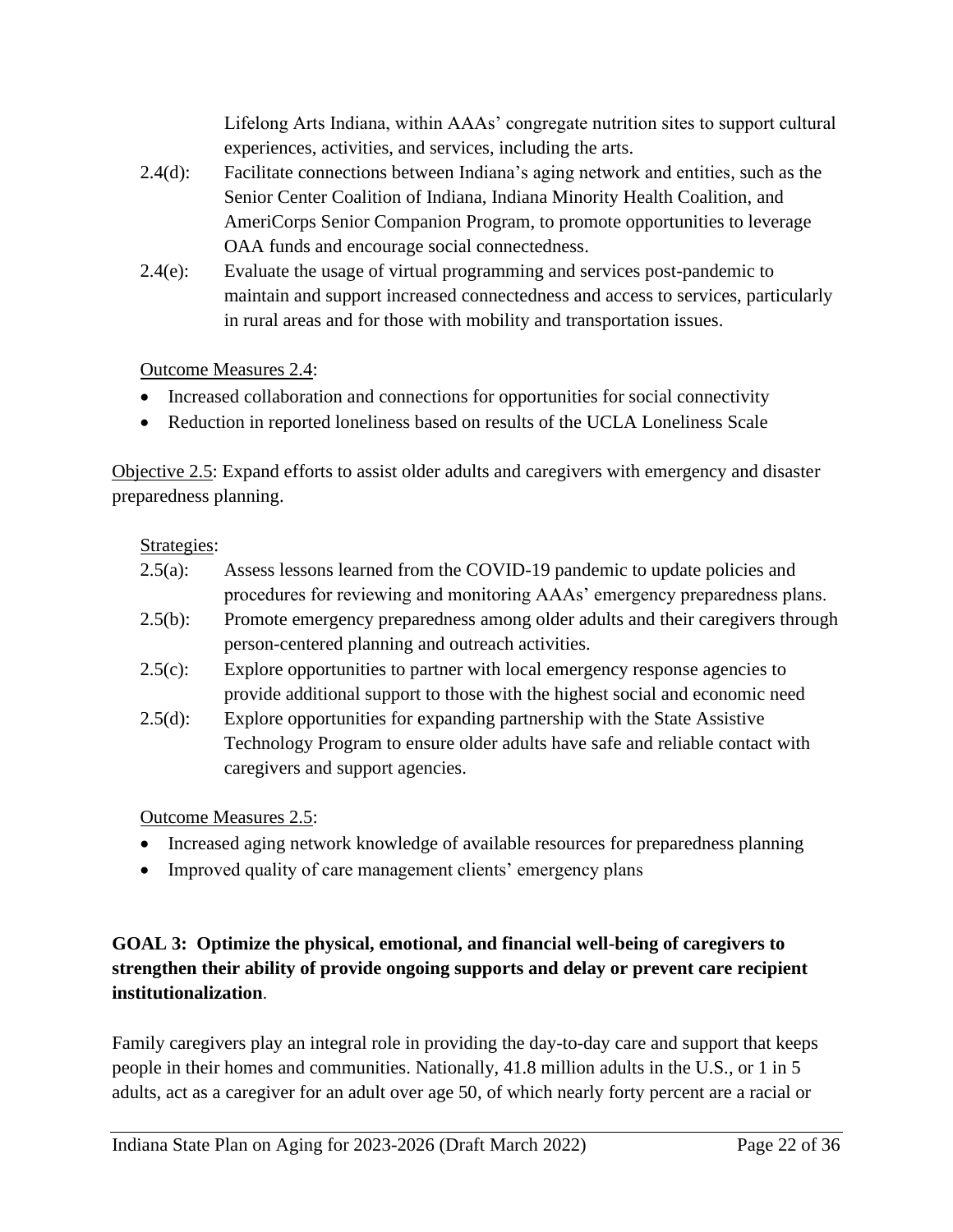ethnic minority.<sup>xxiii</sup> According to the AARP Public Policy Institute,<sup>xxiv</sup> Indiana is home to 850,000 caregivers responsible for 710 million hours of unpaid care each year. The estimated economic value of their unpaid contributions was approximately \$9.3 billion in 2017. In light of Hoosier caregivers' essential contributions, Indiana has much work to do to equitably enhance the system of supports for families and caregivers, illustrated by AARP's 2020 LTSS Scorecard<sup>xxv</sup> ranking Indiana 51st overall for support of caregivers.

The recent CASOA survey revealed approximately 37% of respondents reported being caregivers for adults age 55+, with 40% of those providing at least 6 hours of care each week. 22% felt burdened by their caregiving, either physically, emotionally, or financially. The Indiana Caregiver Survey revealed further that "[c]aregivers who spent 20 or more hours per week providing care were significantly more likely to report poor mental health including severe depression and high levels of burden compared to those who provided less than 20 hours per week." When caregivers experience high levels of stress, it significantly impacts the likelihood the individual for which they are providing care will be admitted to a nursing facility.<sup>xxvi</sup>

During the stakeholder engagement and survey processes, caregivers and other advocates spoke strongly about the need for education and other services that support and prolong unpaid caregivers' ability to continue in their caregiving role, thereby preventing or delaying nursing facility placement. They underscored the value of services such as Title III-E respite, which can provide caregivers the opportunity to have a break. Despite the stated necessity for respite, only three-in-ten individuals who have an unpaid caregiver also have paid support.<sup>xxvii</sup> This is likely due, in part, to a lack of routine or consistent assessment of caregiver needs through the ADRCs during the person-centered planning and assessment processes.

In order to equitably enhance supports for families and caregivers, Indiana is prioritizing an array of services and initiatives to support their overall mental, physical, and emotional well-being. Currently, FSSA DA supports caregivers through OAA Title III-E funded services, as well as through waiver-funded Structured Family Care and Consumer-Directed Attendant Care. With immense diversity within the caregiving experience, Indiana plans to center efforts on addressing inequities across a variety of factors which may include race and ethnicity, rurality, gender, sexual orientation, dementia (see Goal 4), and long-distance caregiving. In addition, the needs of caregivers caring for both an older adult and children under 16 will be considered, as well as grandparents and other older relative caregivers caring for children. Kinship families and grandfamilies are becoming increasingly common. Currently, an estimated 2.7 million American children live in households led by a grandparent, relative, or close family friend without their parents present.<sup>xxviii</sup>

In addition, a strong theme throughout the stakeholder input process was the challenge of hiring and retaining an adequate number of qualified workers to meet service needs. This has been exacerbated by the prevalent workforce shortages and staffing challenges resulting from the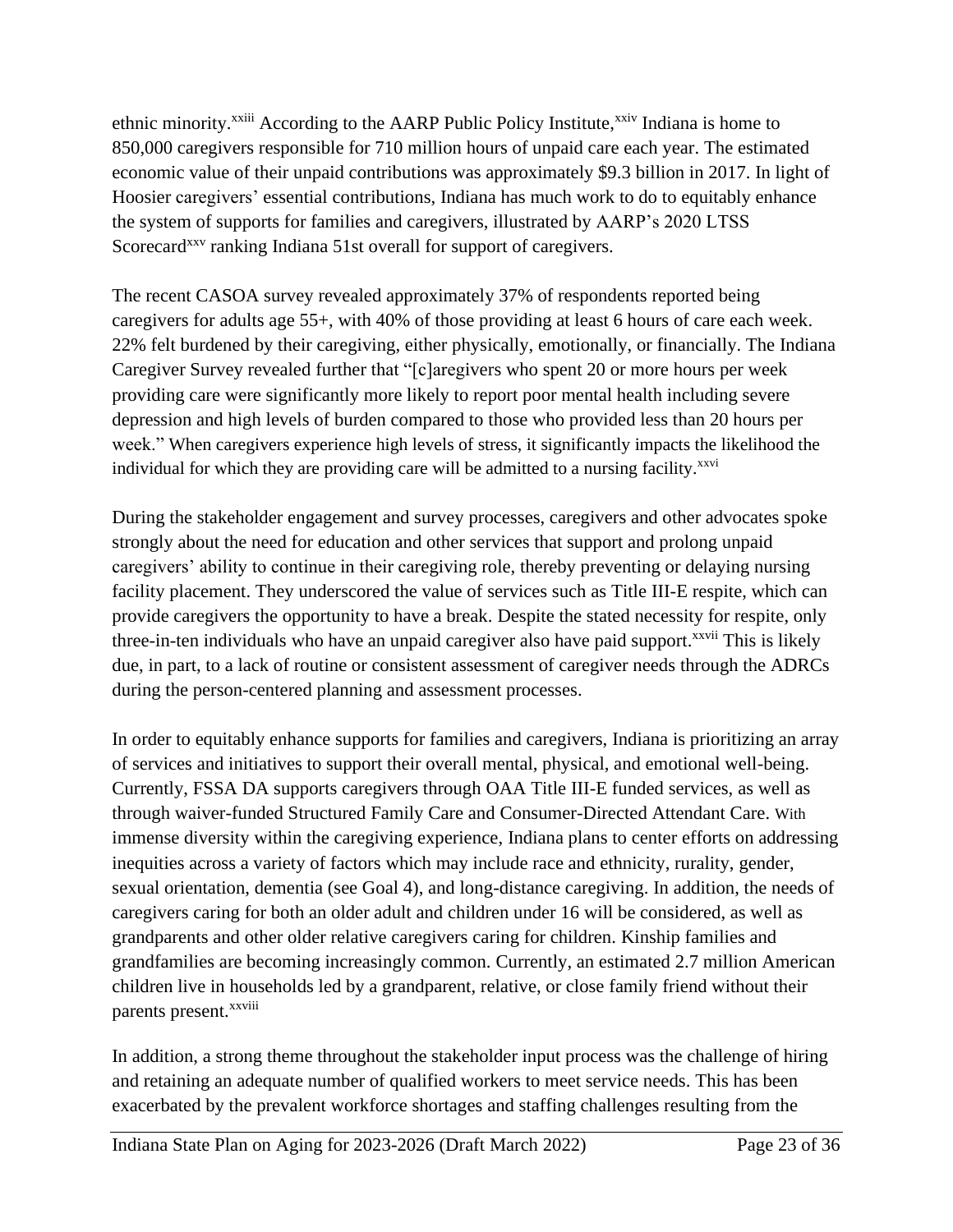COVID-19 pandemic. A key objective of Indiana's LTSS reform effort is to recruit, retain, and train the direct service workforce. According to data provided by Milliman,<sup>xxix</sup> we expect the population age 65 and older in Indiana to increase between 2015 and 2030 by almost 43%. Nationwide, it is projected that there will be an additional million home care positions available, an increase of 46%, by 2028.<sup>xxx</sup> Workforce data gathered by the Paraprofessional Healthcare Institute (PHI)<sup>xxxi</sup> shows that the direct service workforce in Indiana increased only 10% from 2010 to 2020. If this growth rate continues, this suggests that the workforce will not be adequate to meet the needs of the growing population. HCBS supplement the care and support provided by informal caregivers; they often go hand-in-hand. HCBS are cost-effective relative to nursing facility care in part due to the presence of informal caregivers. Informal caregivers can prolong their support with assistance from HCBS. Yet, paid caregivers, primarily women and people of color, are often undervalued. Over the next four years, FSSA DA plans to enhance support to both paid and unpaid caregivers as outlined below. These proposed objectives and strategies align with the recommendations of the RAISE Family Caregiving Advisory Council prepared in September 2021.<sup>xxxii</sup>

Objective 3.1: Using evidence-supported and culturally sensitive assessments, engage informal caregivers to identify their willingness, ability, and needs to provide and prolong support.

#### Strategies:

- 3.1(a): Select and implement a standardized, evidence-informed informal caregiver assessment.
- 3.1(b): Document best practices related to informal caregiver support.
- 3.1(c): Analyze assessment results to identify trends in service utilization and service gaps, as well as caregiver health outcomes, particularly for those with the greatest social need including persons of color, members of religious minorities, LGBTQ+ persons, persons with disabilities, and persons living in rural communities.
- 3.1(d): Document policies and procedures for person-centered options counseling and care management for caregivers to elevate the inclusion of informal caregivers into the person-centered planning process.

Outcome Measures 3.1:

- Implementation of standardized caregiver assessment
- Stratification of standardized caregiver assessments by sub-groups (race, gender, ethnicity, geography, etc.)
- Increased understanding of informal caregivers needs and preferences
- Increased inclusion and recognition of informal caregivers in the person-centered planning process
- Long-term: Improved caregiver health and well-being, leading to sustained informal caregiving and delayed or prevented institutionalization of care recipients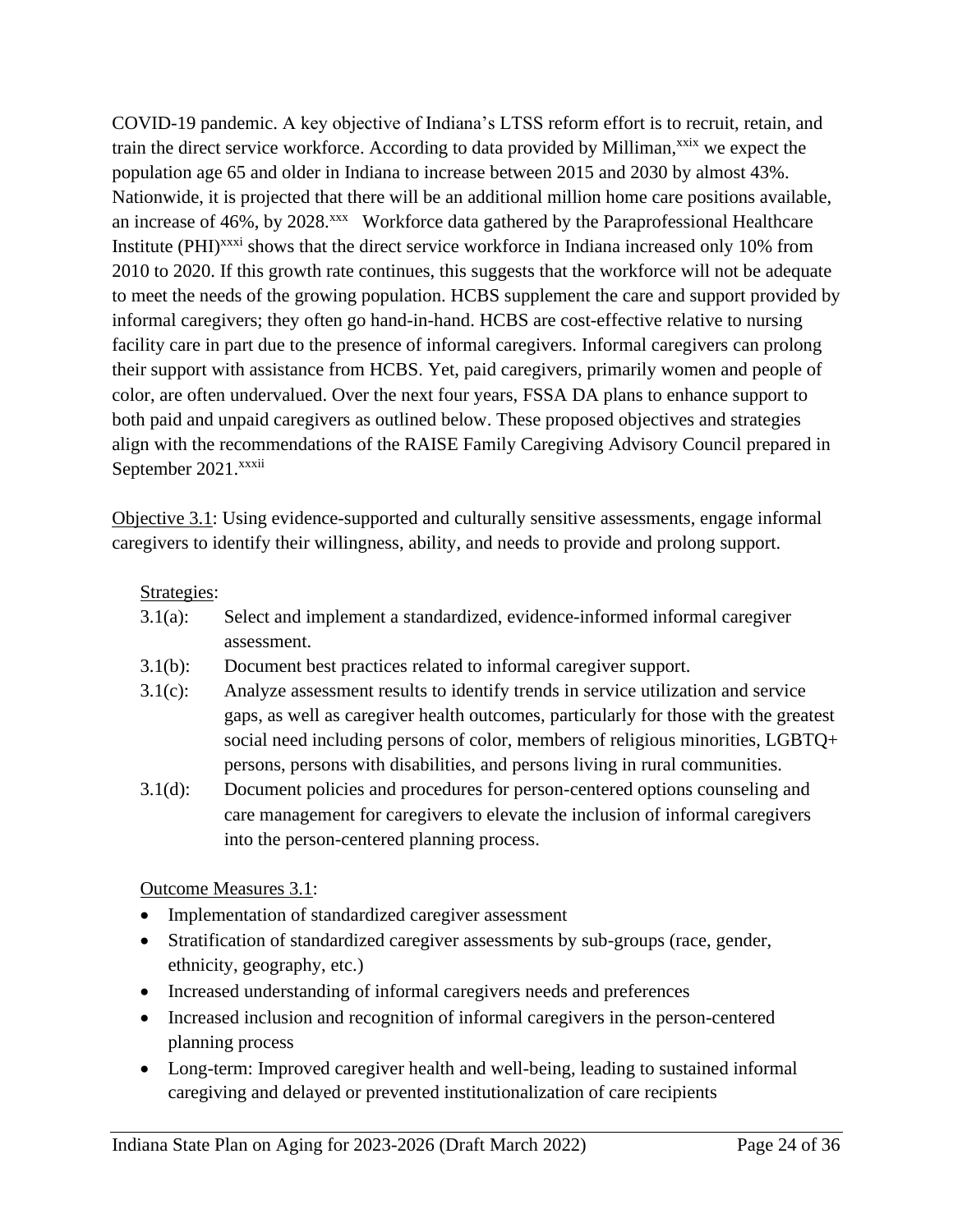Objective 3.2: Expand efforts to improve caregiver health.

Strategies:

- 3.2(a): Provide access to technology, such as tablet devices, image sharing applications or animatronic pets, to help facilitate human connection and reduce loneliness, stress and/or burden as caregivers and loved ones transition out of the COVID-19 pandemic and beyond.
- 3.2(b): Create a digital interactive community to provide access to pertinent resources and caregiver supports.
- 3.2(c): Explore opportunities to better serve and support the health and well-being of grandparents and other kin caregivers who are raising children through Title III-E, leveraging resources made available via Generation United's National Technical Assistance Center on Grandfamilies and Kinship Families.
- 3.2(d): Through the FSSA DA Legal Assistance Developer and aging network, coordinate the provision of resources and supports related to advanced care planning and elder law concerns for caregivers.
- 3.2(e): Explore partnerships to provide additional training and guidance on supported decision-making for providers.

Outcome Measures 3.2:

- Increased awareness of and access to existing caregiver resources such as available services, advanced care planning, and supportive decision making
- Improved caregiver health through reduced caregiver stress and burden), reduced loneliness (using UCLA loneliness scale), reduced self-reported symptoms of depression (using PHQ-4), and improved self-reported health (compared to the baseline established with caregiver survey and implementation of standardized assessment tool)
- Long-term: Improved caregiver health and well-being, leading to sustained informal caregiving and delayed or prevented institutionalization of care recipients

Objective 3.3: Expand the existing HCBS direct care workforce.

#### Strategies:

- 3.3(a): Research evidence-based or best practices used by other states and organizations that led to increased recruitment, retention, and career satisfaction among the direct service workforce.
- 3.3(b): Build up training and resources for both individuals interested in pursuing a career as a direct service worker and current direct service workers.
- 3.3€: Implement a statewide recruitment campaign to highlight the importance of direct service work and connect candidates with opportunities.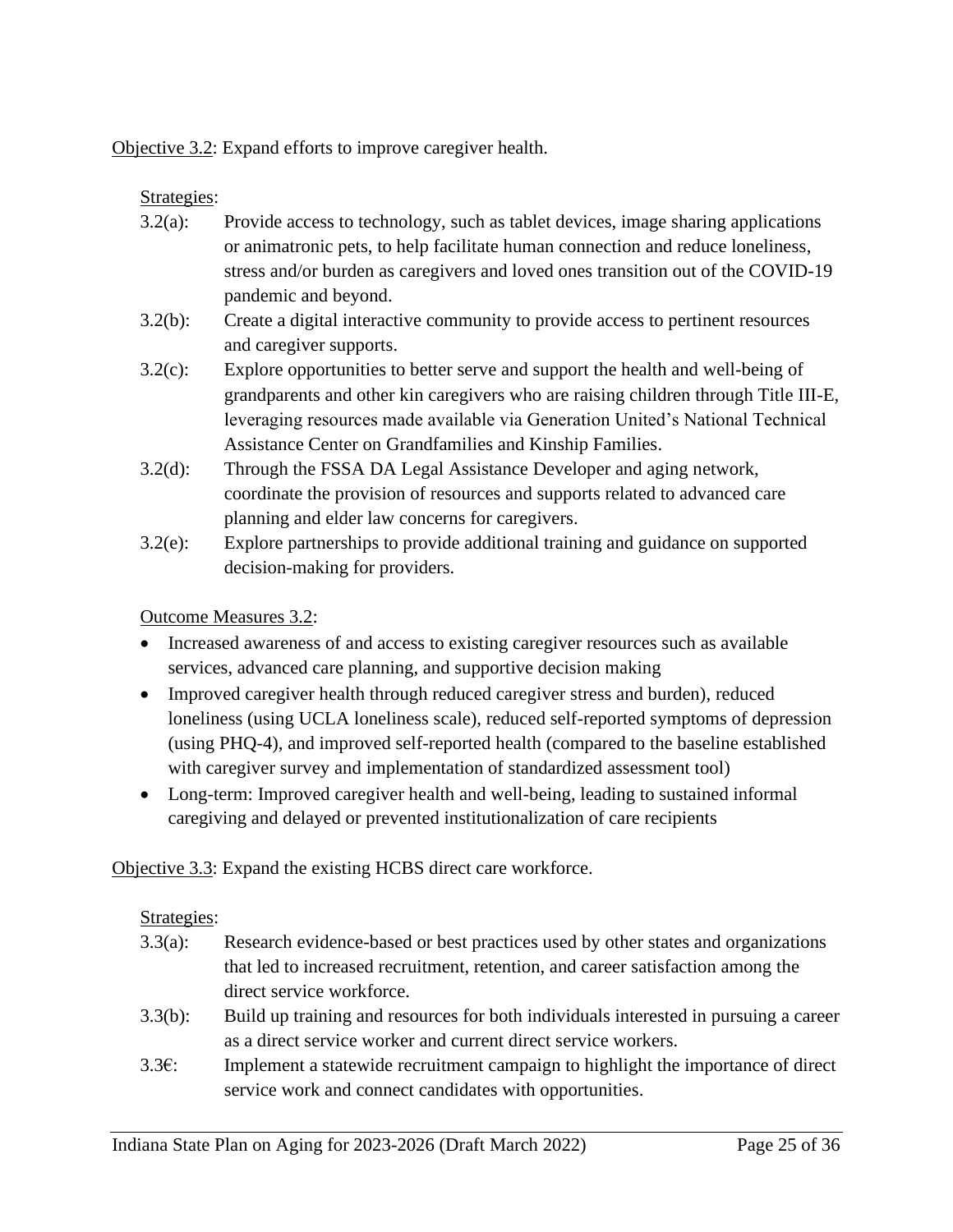- 3.3(d): Educate medical professionals about self-directed care as an option for supporting long-term care needs.
- 3.3(d): Explore implementation and/or expansion of self-directed care service options under Title III and CHOICE.
- 3.3€: Examine the feasibility of coordinating the Senior Community Service Employment Program (SCSEP) with other OAA programs to support efforts to strengthen the direct care workforce.

Outcome Measures 3.3:

- Increased career opportunities and options for the direct care workforce
- Increased usage of self-directed care options
- Long-term outcome: Expansion of Indiana's direct care workforce

#### <span id="page-26-0"></span>**GOAL 4: Support efforts to create a dementia-capable Indiana in alignment with Indiana Code 12-9.1-5.**

In 2019, FSSA DA convened a statewide Indiana Dementia Care Advisory Group committed to developing and expanding dementia-capable services that support caregivers and foster independence for persons living with dementia (PLWD). Building upon this initiative, House Enrolled Act (HEA) 1177 established the creation of a Dementia Strategic Plan and Annual Report in 2021. Under Indiana Code 12-9.1-5, FSSA DA is required to develop a dementia strategic plan to identify and significantly reduce the prevalence of dementia in Indiana. This statutory requirement elevates the state's focus on ensuring that the coordinated system of LTSS considers the unique needs and challenges of PLWD and their caregivers.

Over 110,000 Hoosiers have Alzheimer's disease and/or a related type of dementia causing cognitive impairment to the extent that functional limitations necessitate assistance in activities of daily living by another individual, frequently a family caregiver. This number is expected to increase 18% to 130,000 by 2025. In general, older Black and Hispanic/Latino Americans are more likely to develop the disease than older White Americans. The vast majority (80%) of persons with dementia still live in community settings, and 30% live alone.<sup>xxxiii</sup>

According to the Alzheimer's Association, approximately 215,000 Hoosiers are providing unpaid care for someone with dementia. Women, particularly women of color, make up about two-thirds of caregivers. Caring for and supporting persons with dementia is complicated and often comes with specific challenges such as behavioral symptoms and mobility problems that may lead to significant caregiver stress. Most caregivers, direct care workers, and health care professionals have little training in dementia care, further exacerbating the stress of caregiving.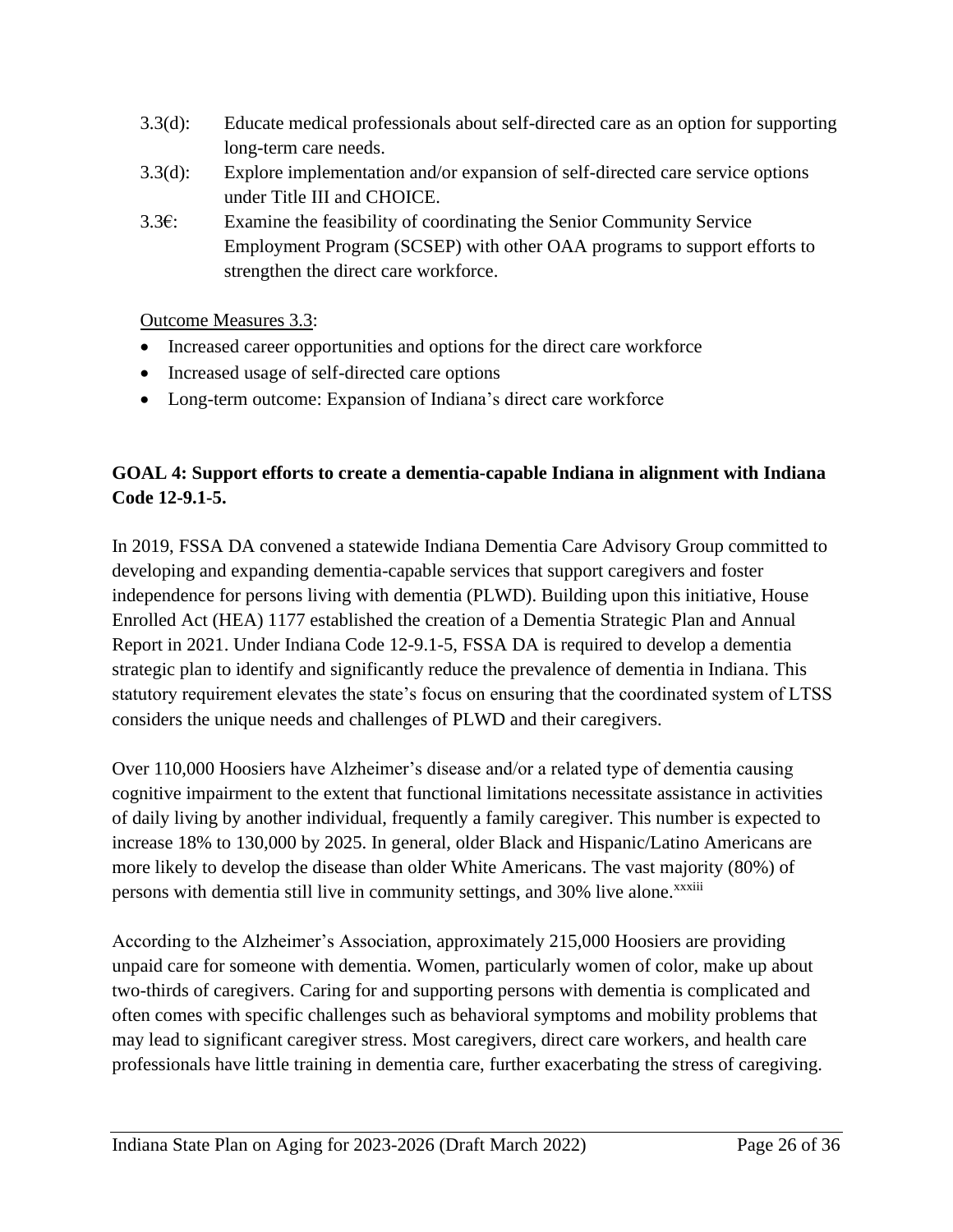The Older Americans Act requires a special emphasis on older individuals with Alzheimer's disease and related disorders with neurological and organic brain dysfunction, as well as on the caregivers of these individuals. Title III-E of the OAA funds home and community-based caregiver supports such as information and person-centered care management, counseling, training, support groups, and respite services, all designed to enhance the health and well-being of caregivers. Caregivers of PLWD benefit from these services but there is an opportunity to increase efforts to target these resources to this population and their caregivers.

Objective 4.1: Through the Dementia Care Advisory Group and FSSA DA, implement Indiana's Dementia Strategic Plan required by IC 12-9.1-5.

#### Strategies:

- 4.1(a): Continue convening the Indiana Dementia Care Advisory Group to plan, implement, measure, and evaluate progress on Indiana's Dementia Strategic Plan.
- 4.1(b): Leverage HCBS FMAP funding and Older Americans Act American Rescue Plan (ARP) funds as feasible to support outlined initiatives.
- 4.1(c): Provide dementia care coordination within FSSA DA.

#### Outcome Measures 4.1:

- Improved state capacity to support and implement dementia-related activities
- Long-term: Indiana provides supports that optimize the quality of life for PLWD and their caregivers.

Objective 4.2: Develop, coordinate, and expand services that decrease health disparities and optimize the quality of life for people living with dementia (PLWD) and their caregivers.

#### Strategies:

- 4.2(a): Collaborate with the Indiana Minority Health Coalition, Living Longer/Living Better Community Coalitions, and others to increase understanding of and develop strategies to mitigate existing health disparities impacting PLWD and their caregivers in minority populations in Indiana.
- 4.2(b): Examine results of the Caregiver Stress Prevention Bundle pilot developed under ACL's Alzheimer's Disease Program Initiative (ADPI) to determine implementation and sustainability options, including the possible use of Title III E funds.
- 4.2(c): Through person-centered options counseling and care management, inform more informal caregivers of the availability of Title III-E funded respite, counseling, training, or support group services for caregivers of older adults and individuals of all ages with Alzheimer's disease and related disorders with neurological and organic brain dysfunction.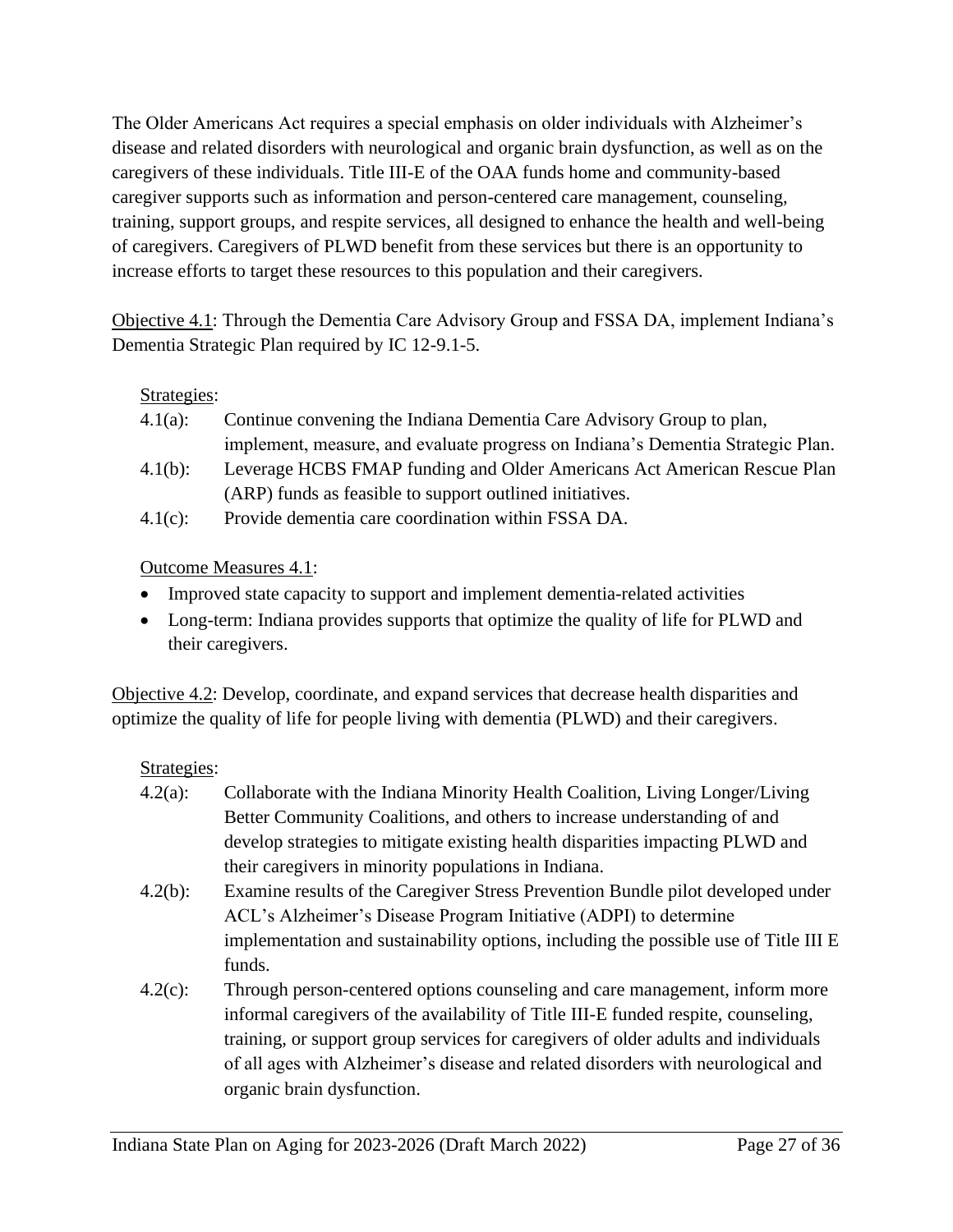Outcome Measures 4.2:

- Increased understanding of health disparities impacting PLWD and their caregivers in minority populations
- Increased rate of participation of caregivers of PLWD receiving Title III-E funded respite, counseling, training, or support group services
- Long-term: Indiana provides supports that optimize the quality of life for PLWD and their caregivers.

Objective 4.3: Increase awareness and knowledge of dementia and associated caregiver issues, including how to access additional information and ongoing resources.

#### Strategies:

- 4.3(a): Explore opportunities to participate in and support Dementia Friends Indiana efforts in communities across the state.
- 4.3(b): Participate in the training of care managers and options counselors to increase capacity to recognize, understand, and support the unique needs of PLWD and their caregivers through person-centered planning and referrals to a local memory assessment center, Alzheimer's Association, and other community supports.
- 4.3(c): Participate in the training of Direct Care Workers providing in-home assistance to increase capacity to recognize, understand, and meet the unique needs of PLWD and their caregivers.
- 4.3(d): Develop a strategy to enhance the capacity of adult protective services workers and law enforcement to respond to PLWD appropriately.

Outcome Measures 4.3:

- Expansion of the Dementia Friends Indiana movement
- Increased knowledge among care managers, options counselors, direct care workers, and APS related to dementia
- Long-term: Indiana provides supports that optimize the quality of life for PLWD and their caregivers.

#### <span id="page-28-0"></span>**GOAL 5: Promote statewide partnerships for advocacy and protection of older adults.**

The foundation of FSSA's efforts related to abuse, neglect, and exploitation lies within two programs: Long-Term Care Ombudsman Program and Adult Protective Services.

#### Long-Term Care Ombudsman Program (LTCOP)

Population trends continue to indicate an increased need for long-term care settings ranging from community-based settings intended to encourage residents' independence and autonomy to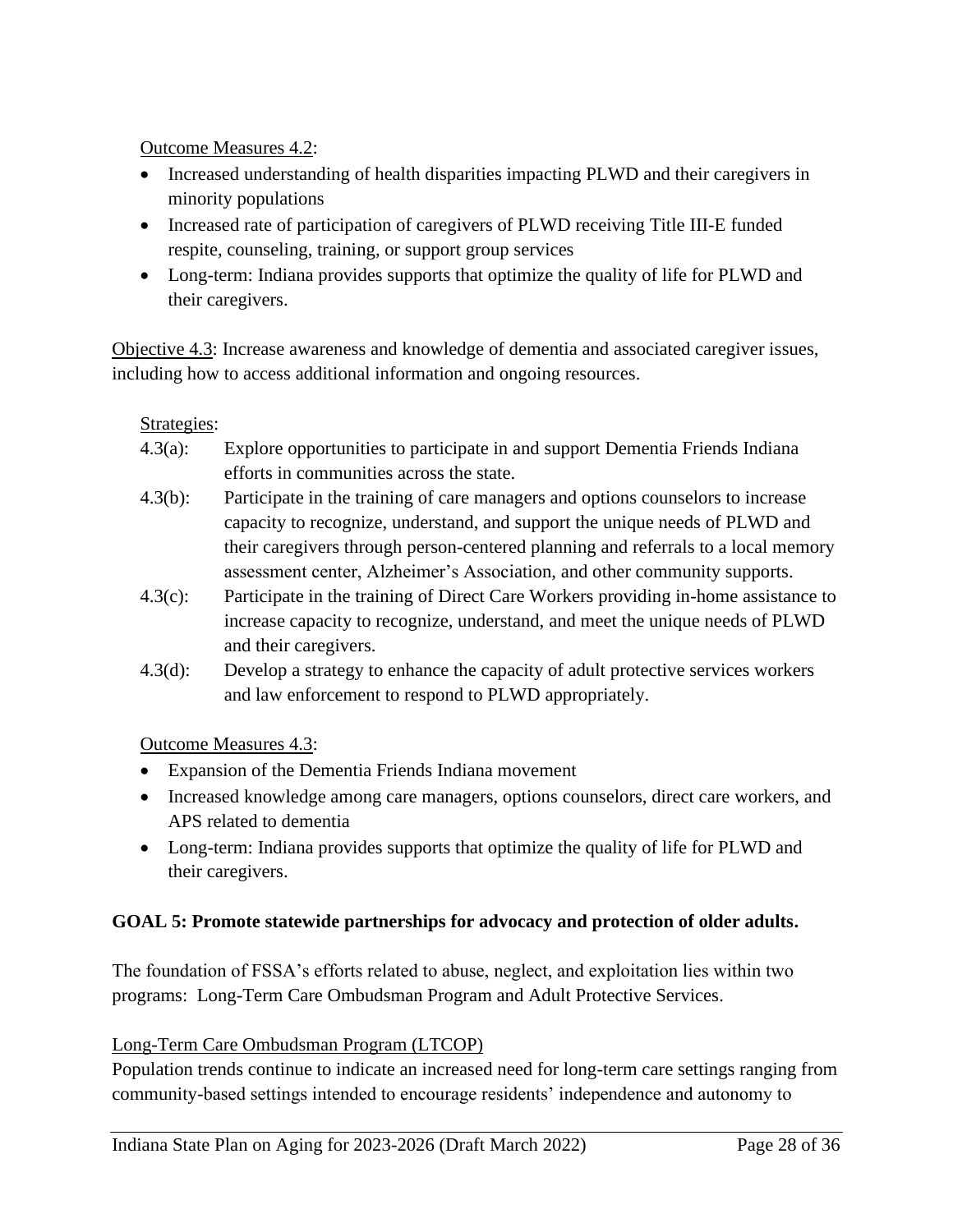skilled care in nursing facilities, either of which can be inconsistent in services delivery to meet diverse needs. The role of the local ombudsman will likely evolve as the range and type of residences expand, as they will be called upon to assist this broad range of residents and their concerns, complaints, and problems. However, the Ombudsman's primary focus will presumably remain in nursing facilities where residents tend to be frailer, perhaps cognitively vulnerable, and at greater risk of having their rights violated. The types of complaints the program handles tend to be more complex and challenging than in the past. Grievances have moved away from requests for assistance with daily needs to more urgent concerns such as involuntary discharges and evictions. The LTCOP's ability to respond adequately to the diverse needs of residents in the changing variety of settings is strained now and will likely be even more impacted going forward.

The recommended national ratio of Ombudsman FTE to nursing facility beds is one Ombudsman for every 1,000 occupied beds or one Ombudsman for every 2,000 licensed beds regardless of occupancy levels. Indiana's program is currently functioning at least 50% below that level without considering the number of residents in Assisted Living and RCAP facilities that must be included in its case-mix and responsibilities. Due to staffing difficulties related to limited resources and to enable flexibility in staffing, the LTCOP will continue to explore opportunities to streamline program administration.

#### Adult Protective Services

Based on reported statistics, 11% of those 60 years old and over, suffer from some form of abuse each year.<sup>xxxiv</sup> This would mean that in 2030 potentially 157,287 Hoosiers, 65 and over, could suffer from abuse in a period of one year.

In 2021, APS received 20,547 calls for service related to battery, neglect, or exploitation of endangered adults. Of those calls, 14,728 cases were opened.<sup>xxxv</sup> In 2021, APS investigated 1,762 allegations of battery, a 12% decrease over the previous year, and 11,060 total cases of neglect (neglect and self-neglect), which is a 5% increase from the previous year. In addition, APS investigated 3,053 allegations of exploitation, a 10% increase over the previous year. In 2021, 24% of CASOA survey respondents reported either minor, moderate, or severe problems with being the victim of a fraud or a scam in the preceding 12 months, up from 20% in 2017.

These statistics indicate overall the necessity of services to protect the growing number of endangered adults in Indiana. Adult Protective Services needs to begin strengthening statewide systems now in order to provide protection to vulnerable Hoosiers for years to come. This will be accomplished through the outlined objectives and strategies listed below.

Objective 5.1: Streamline administration of the Title VII Ombudsman program to allow for greater efficiencies and increased responsiveness to long-term care residents.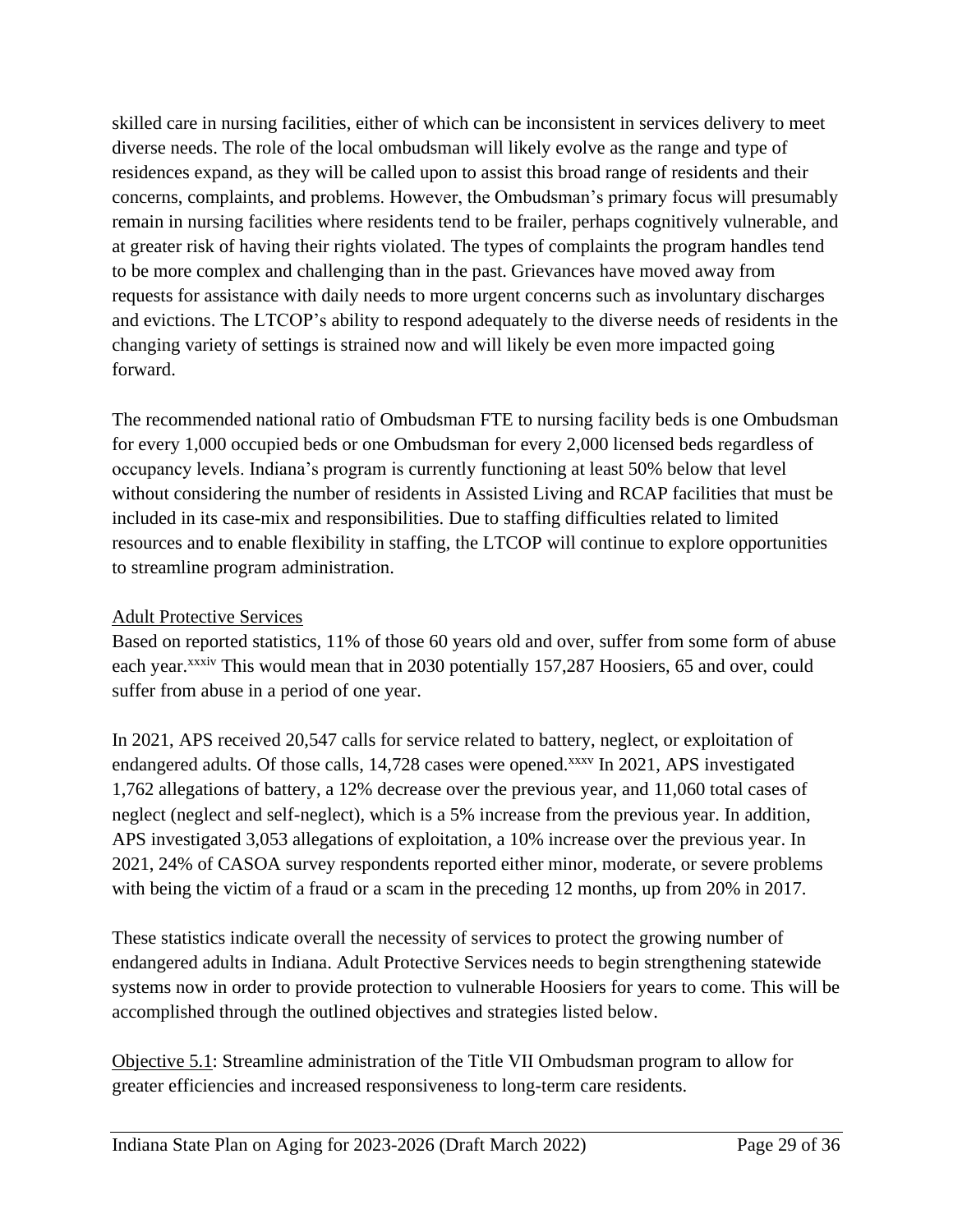#### Strategies:

- 5.1(a): Partner with IUPUI's (Indiana University-Purdue University Indianapolis), O'Neill School of Public Environment and Affairs, to develop a statewide, sustainable volunteer management program using CARES Act funding.
- 5.1(b): Commence a statewide educational campaign for facility staff, residents, and family members on the importance and benefits of having strong Resident and Family Councils in place, using CRSSA/ARPA funding.
- 5.1(c): Use CARES Act funding to hire a former local ombudsman as a temporary contractor/social media coordinator to increase brand awareness and knowledge of long-term care and the Ombudsman Program on its new (2021) social media accounts (Facebook, Twitter), along with regularly updating the current state web page.
- 5.1(d): Continue to refine data management and reporting, through the use of Ombudsman software PeerPlace, to track resident historical data while maintaining required confidentiality.
- 5.1(e): Finalize and implement Indiana Administrative Code and policies in line with Indiana's new (2019) statute and reflecting federal Ombudsman regulations.

Outcome Measures 5.1:

- By 2024, the LTCOP will have recruited and trained 35 volunteer ombudsmen, with an additional focus on retention and expansion, who will donate time in LTC facilities within their local communities.
- By 2024, the LTCOP will develop training on Resident and Family Councils for facility administrators and other staff (particularly Activity Directors) that demonstrates the benefits of how strong resident groups can form a united consumer voice that can communicate concerns to facility administrators and work for resolutions and improvements.
- By 2024, the LTCOP will develop printed materials in English and Spanish on Resident and Family Councils for distribution by local ombudsmen to all facility residents.
- By 2023, LTCOP social media analytics will demonstrate an increase in Facebook and Twitter post shares by 20% and new information will be posted at least twice a week on existing social media profiles.
- By 2023, the State Long Term Care Ombudsman will work with legal counsel to complete and finalize the Indiana Administrative Code and policies to align with Indiana's 2019 statute and reflect federal Ombudsman regulations.
- Long-term: Increased support and advocacy for long-term care residents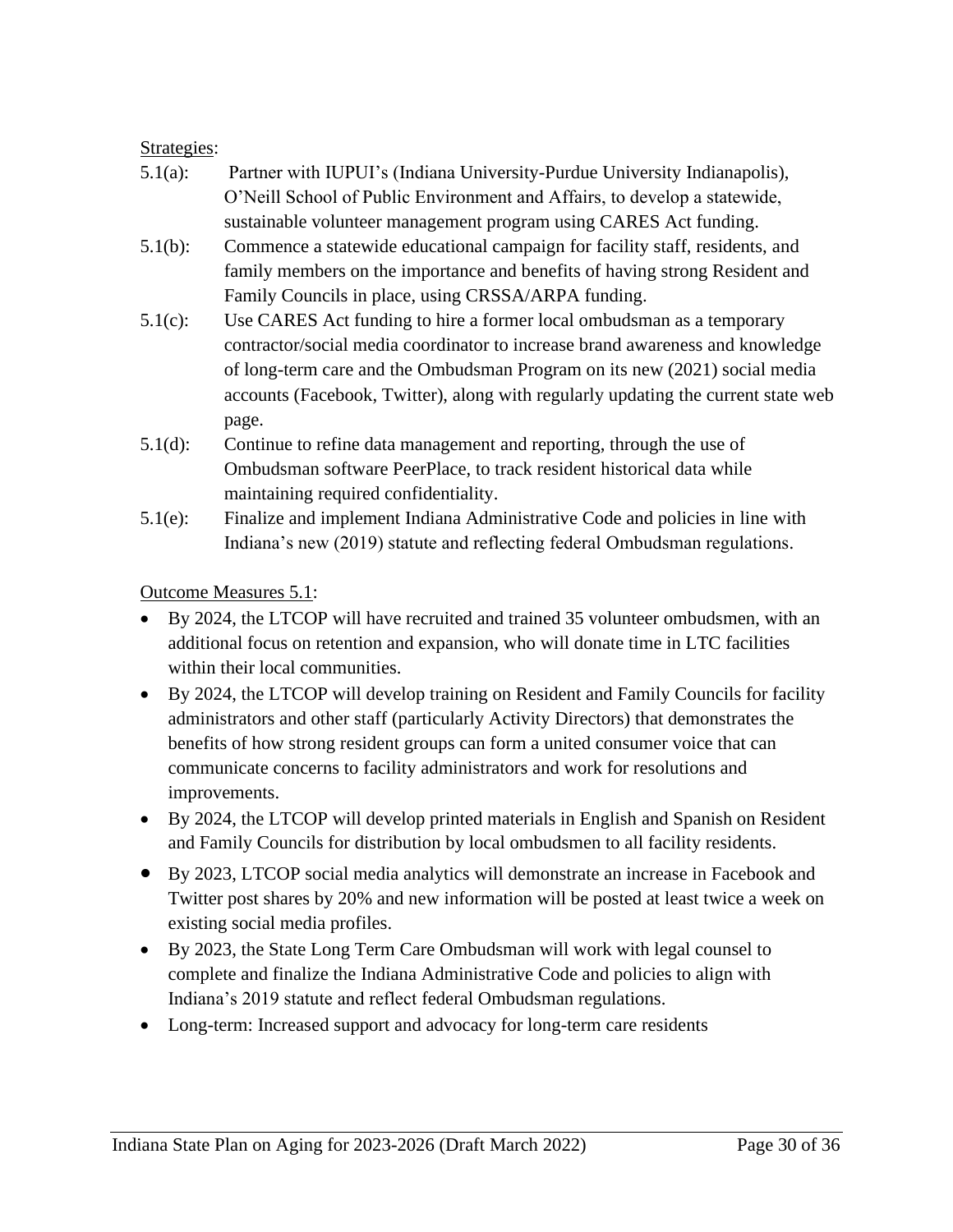Objective 5.2: Develop tools for improving statewide consistency for Indiana's Adult Protective Services.

#### Strategies:

- 5.2(a): Develop and implement ongoing systems of training for new hires, current staff, and supervisors based on core competencies.
- 5.2(b): Improve case management, performance measurement, data entry efficiency and informed decision-making by developing, implementing, and maintaining a new online case management system.
- 5.2(c): Create and implement standard operating procedures consistent with recommended national quality standards.

Outcome Measures 5.2:

- By 2023, APS will develop a comprehensive training curriculum that will be utilized annually for onboarding new APS staff and supervisors.
- By 2023, a new statewide case management system will be implemented, and staff will be trained on how to use it.
- Increased efficiency and program management
- Improved client outcomes through the use of well-planned, consistent investigation assessments and service plan development processes
- Long-term: Increased safety of Hoosiers related to abuse, neglect, and exploitation

Objective 5.3: Increase coordination between Adult Protective Services and other human service entities.

Strategies:

- 5.3(a): APS program will continue to increase partnerships with other human services stakeholders to encourage and promote APS participation in local multidisciplinary teams.
- 5.3(b): Collaborate with AAAs to address the service needs of APS clients.
- 5.3(c): Enhance and redefine the role of the Legal Assistance Developer within Indiana's aging network.
- 5.3(d): Partner with FSSA's Bureau of Developmental Disability Services (BDDS) to identify a vendor for emergency services for clients with intellectual and developmental disabilities. Increasing the availability of emergency services by financially assisting a local senior shelter for battered elders.
- 5.3(e): Conduct an in-depth organizational analysis at both the individual unit and overall team levels.

#### Outcome Measures 5.3: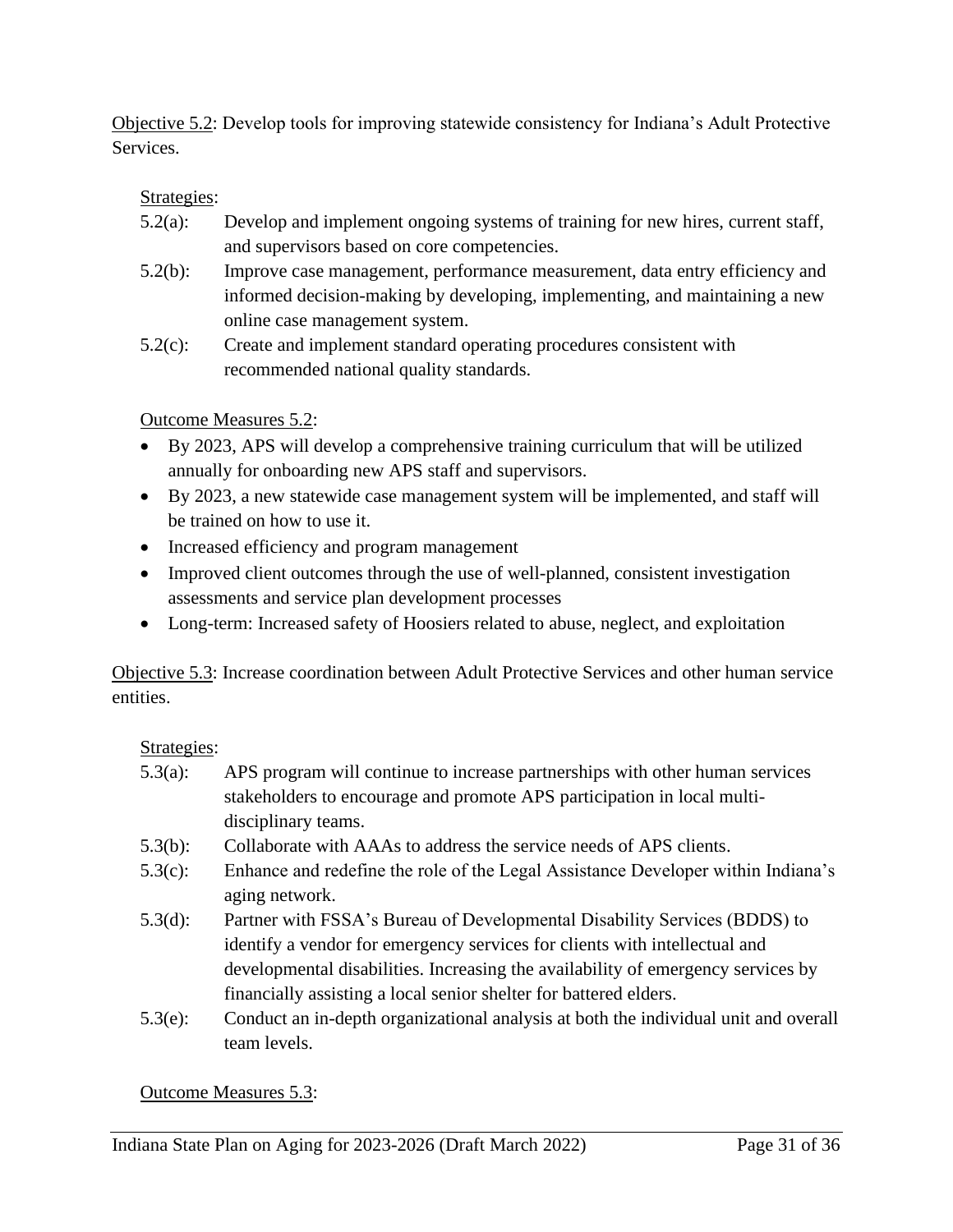- By 2023, APS will hire a new legal assistance developer.
- By 2024, APS will allocate funding to a local senior shelter and will roll-out emergency services.
- By 2023, APS will conduct an organizational analysis of units and teams.
- By 2025, APS will develop an implementation plan and rollout new projects based on findings and recommendations.
- Increased scope and quality of services through increased participation in multidisciplinary teams
- Increased capacity to prioritize endangered adults with the highest need by leveraging partnerships
- Long-term: Increased safety of Hoosiers related to abuse, neglect, and exploitation

# <span id="page-32-0"></span>**QUALITY MANAGEMENT**

#### Data Collection

In April 2019, after many delays, Indiana launched a new case management, data collection, and reporting system called Care Management for Social Services system (CaMSS), replacing a twenty-year old Fox-Pro based system. Since its launch, FSSA DA has worked with the vendor to continually update and enhance the system's functionality. CaMSS receives data from the ADRCs' information and referral platform, VisionLink, as well as notifications from DSNPs regarding Medicaid Waiver clients' skilled nursing facility admissions. This information sharing allows for more efficient and coordinated service delivery.

CaMSS is utilized for the required data collection for the federal OAA State Program Report (SPR). FSSA DA has linked aspects of the SPR reporting requirements to the AAA claims process to capture usage of COVID funding and spending flexibilities tied to the Major Disaster Declaration. This has created a clearer connection between funding and service delivery, resulting in less missing service unit data. There is work to be done to reduce missing client demographic data (see Remediation below).

FSSA DA introduced the interRAITM holistic assessment in 2016, which is linked to CaMSS. With the interRAI<sup>TM</sup>, care managers collect a breadth of information, including the required information for participant characteristics in the SPR. In order to complete an assessment for services, care managers are required by the system to gather that information. CaMSS also houses a person-centered monitoring tool that is utilized during assessments. This tool incorporates the UCLA Loneliness Scale (see Objective 2.4). DA also plans to incorporate malnutrition screening into the assessment process (see Objective 2.3). This will be in addition to the DETERMINE nutrition screening used with nutrition program participants.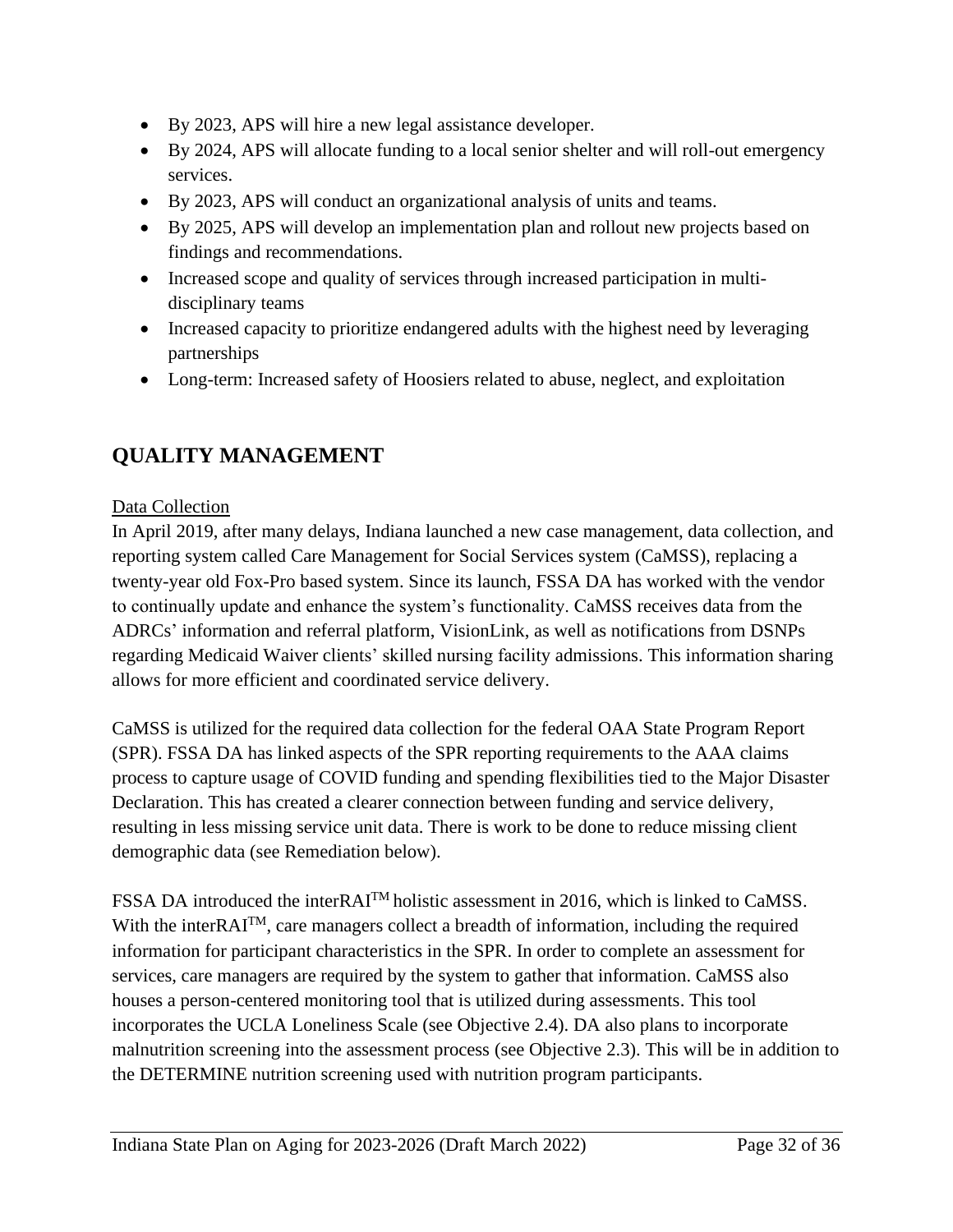#### Remediation

All providers, including the AAAs, are monitored through surveys conducted by the Division of Aging (DA) at a minimum of every three years to assure compliance with Indiana Administrative Code 455 IAC Article 2. This recurring review evaluates each agency's personnel and operational policies, hiring practices, and complaint resolution procedures. With any identified management deficiencies, agencies must file a corrective action plan within a stated time frame. After the plan is accepted, follow-up is conducted to assure implementation.

Through efforts outlined in the 2019-2022 State Plan on Aging, FSSA DA developed new tools for program monitoring and will be continuing efforts under this plan. The goal is to not only ensure compliance but to ultimately incorporate quality measures into the review process. FSSA DA intends to develop and utilize AAA performance and quality benchmarking (see Objective 1.2(a)). Key data and information will be shared to increase transparency.

FSSA DA has identified other data collection issues, particularly related to the data necessary for the State Program Report (SPR), which exist outside of software limitations. There is a significant amount of missing client demographic data, especially for the Congregate Nutrition program. In FFY 2021, 58% of congregate clients did not have poverty status reported, and 41% were missing living alone status. Twenty-two percent (22%) of all registered nutrition program participants were missing a DETERMINE screening in CaMSS. Some of this missing screening data is related to COVID efforts to ensure nutritionally balanced home delivered or grab-n-go meals reached older adults as quickly as possible (without delays due to administrative processes). In addition, software limitations and the amount of additional reporting and tracking related to the COVID grants led to reporting challenges. FSSA DA updated instructional and reference guides and is working to hold more frequent webinars and technical assistance meetings to support the increased expectations. Aside from the challenges reporting COVIDrelated services, there is a continued need to provide training and education to AAA staff related to data collection and monitor potential data gaps more closely throughout the year. FSSA DA staff members continue to work one-on-one with AAAs to correct data issues as they arise, specifically with the preparation of the SPR.

#### Continuous Improvement

FSSA DA added a data scientist to the staff in 2021. This increased capacity to analyze data will assist with Objective 1.2, allowing for increased efforts toward continuous improvement.

As part of LTSS reform efforts, FSSA is developing a quality framework. The goal is to develop program goals whose achievement will deliver measurable results, with robust identified performance measures that will demonstrate progress towards meeting goals. This will establish clear focus areas around which stakeholders can collaborate to implement interventions.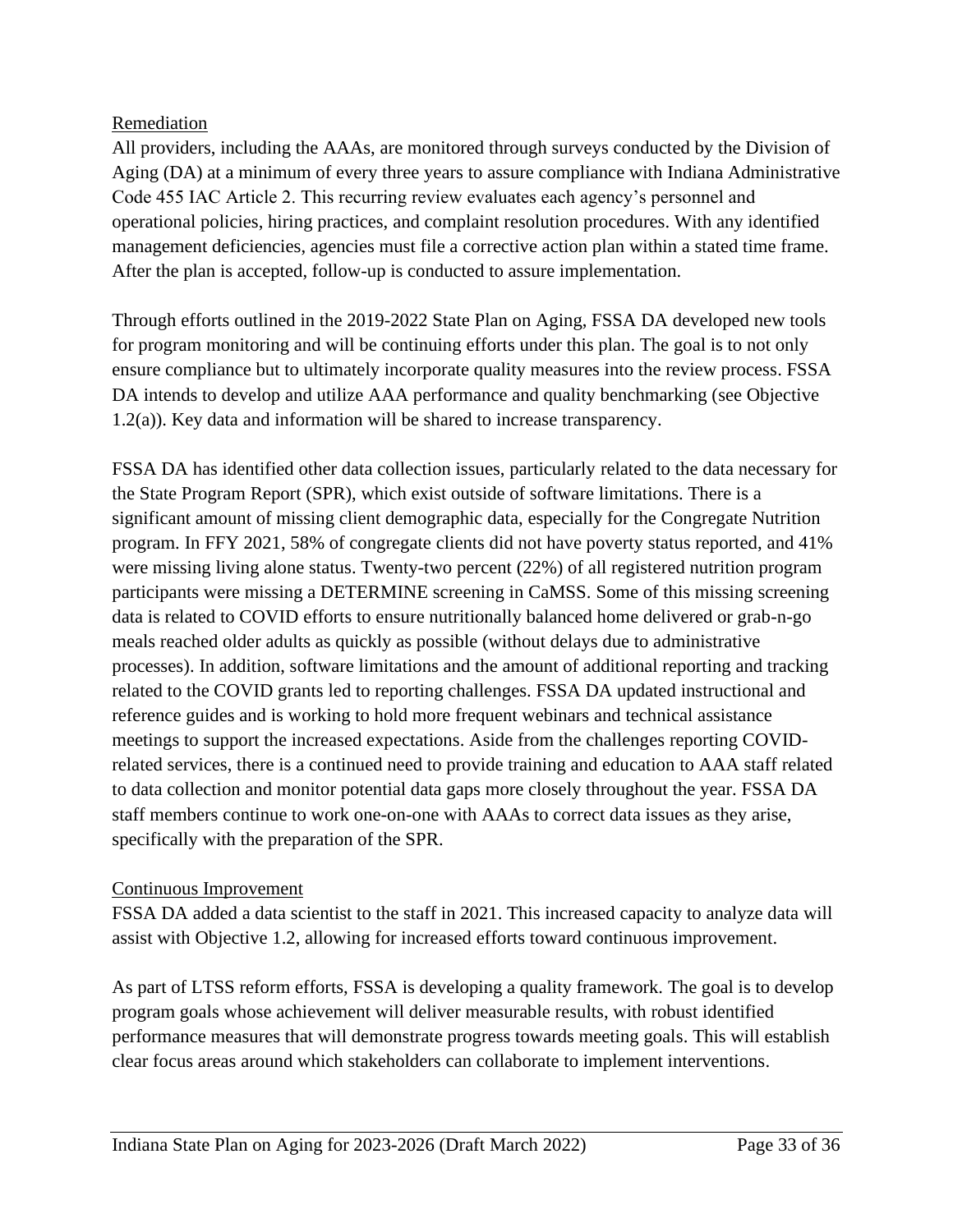FSSA DA continues its commitment to improving its quality assurance and quality improvement efforts related to care management activities. As described in Objective 2.2 above, FSSA DA will increase capacity for the continued integration and enhancement of person-centered thinking practices into service plans and service delivery through two mentored certified trainers and fifteen certified trainers for Person-Centered Thinking (PCT).

Feedback from stakeholders, through surveys and more personal "community conversations," provides FSSA DA with critical information to identify opportunities for continuous improvement. Additional stakeholder engagements will occur during this plan period, including more "community conversations" in partnership with ADvancing States and the Indiana Minority Health Coalition. In addition, Indiana plans to again implement the HCBS CAHPS survey (see page 13) within the next year or two. For the sixth time, FSSA DA is participating in the National Core Indicators – Aging and Disabilities (NCI-AD)<sup>TM</sup> effort in spring 2022. The core indicators are standard measures used by State Medicaid, aging, and disability agencies in multiple states to track performance. Data is gathered through in-person interviews of individuals receiving publicly funded services, including those in skilled long-term care facilities, Medicaid waiver and state plan programs, state-funded services, and Older Americans Act programs. The primary goals through the data collection are to obtain information to strengthen LTSS policy and support continuous quality improvement. FSSA DA is aware of new Person-Centered Practices in the National Core Indicators Data. The practice principles of the core indicators identified by ACL's National Center on Advancing Person-Centered Practices and Systems will be examined with plans to implement.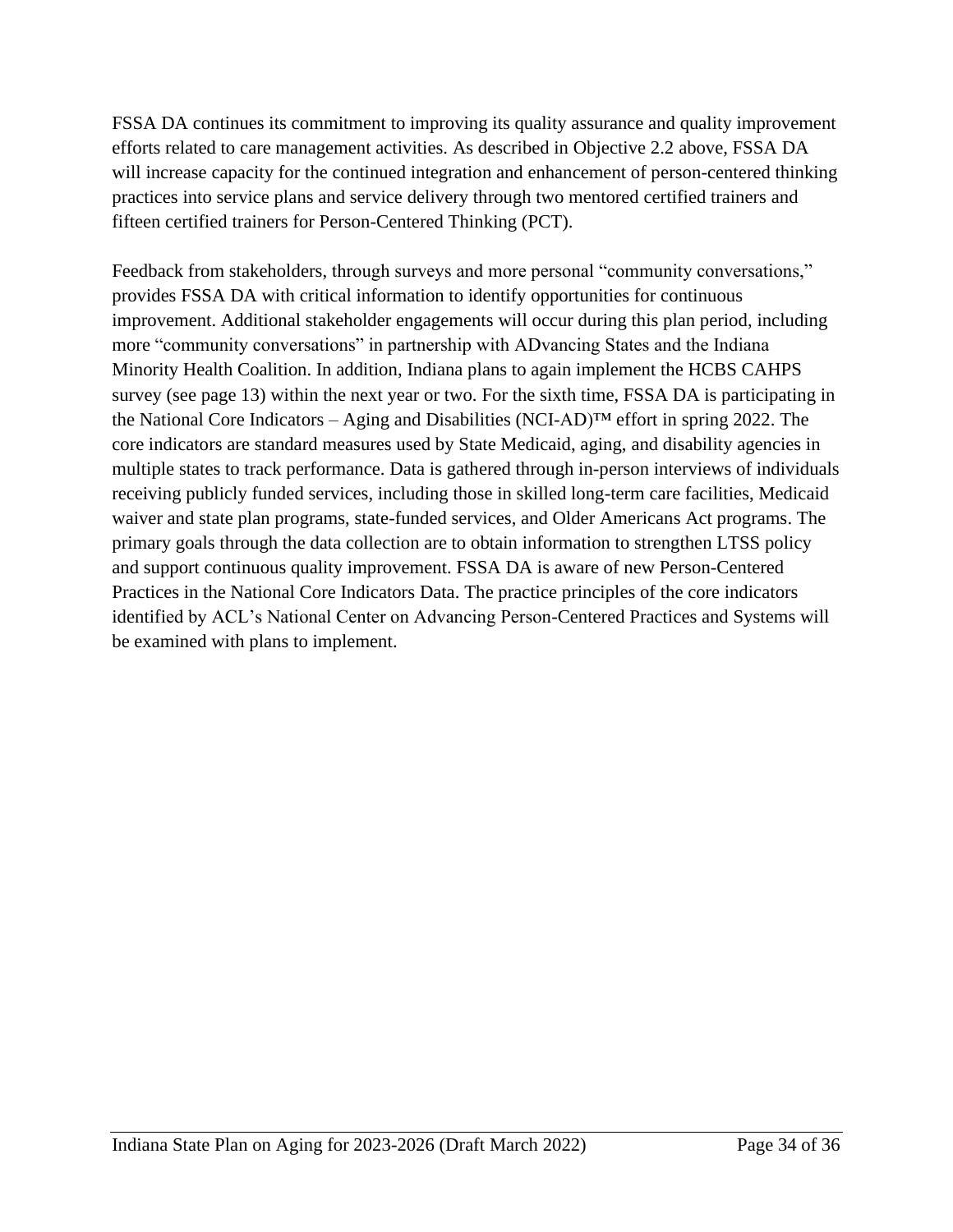### <span id="page-35-0"></span>**REFERENCES**

<sup>i</sup> Older Americans Act of 1965, as amended, Title III, Sec. 307.

ii Binette, J. (2021, November). AARP Research. Where We Live, Where We Age: Trends in Home and Community Preferences. Retrieved from:

[https://www.aarp.org/research/topics/community/info-2021/2021-home-community](https://www.aarp.org/research/topics/community/info-2021/2021-home-community-preferences.html)[preferences.html](https://www.aarp.org/research/topics/community/info-2021/2021-home-community-preferences.html)

iii Indiana Division of Aging. (2022, January). *FFY 2021 State Program Report*.

iv AARP Public Policy Institute. (2019, November). *Number of Family Caregivers, Hours, and Economic Value of Caregiving, by State, 2017.* Retrieved from:

<https://www.aarp.org/content/dam/aarp/ppi/2019/11/family-caregivers-data-by-state.pdf>

v Indiana Family and Social Services Administration. (State Fiscal Year 2021). *Dementia Strategic Plan and Annual Report.* Retrieved from:

<http://iga.in.gov/legislative/2022/publications/agency/reports/fssa/#document-d726cd15> vi Indiana Family and Social Services Administration, Division of Aging. (February 3, 2022). *Adult Protective Services: Annual Report* (IC 12-10-3-30).

vii Milliman forecast data to FSSA DA (2017)

viii Older Americans Act of 1965, as amended, Title III, Sec. 305.

ix Administration for Community Living, Aging Integrated Database (2021). Profile of State OAA Programs: Indiana [Data file]. Retrieved from

<https://agid.acl.gov/StateProfiles/Profile/Pre/?id=16&topic=1&years=2015,2019> x Ibid.

<sup>xi</sup> Indiana Family and Social Services Administration, Division of Aging. (February 3, 2022). *Adult Protective Services: Annual Report* (IC 12-10-3-30).

xii Indiana Family and Social Services Administration (December 31, 2021). *Statewide Waiver Ombudsman Program* (IC 12-11-13-13). Retrieved from:

<http://iga.in.gov/legislative/2022/publications/agency/reports/fssa/#document-f84aebd3>

xiii National Research Center at Polco. (2022). *Community Assessment Survey for Older AdultsTM – State of Indiana Survey Report of Results January 2022*. Middleton, WI.

xiv Binette, J. (2021, November). AARP Research. *Where We Live, Where We Age: Trends in Home and Community Preferences*. Retrieved from:

[https://www.aarp.org/research/topics/community/info-2021/2021-home-community](https://www.aarp.org/research/topics/community/info-2021/2021-home-community-preferences.html)[preferences.html](https://www.aarp.org/research/topics/community/info-2021/2021-home-community-preferences.html)

xv Kaiser Commission on Medicaid and the Uninsured. Available at [http://www.kff.org/about](http://www.kff.org/about-kaiser-commission-on-medicaid-and-the-uninsured/)[kaiser-commission-on-medicaid-and-the-uninsured/](http://www.kff.org/about-kaiser-commission-on-medicaid-and-the-uninsured/)

xvi Reinhard, S., et al. (September 24, 2020). AARP Public Policy Institute. *Advancing Action: A State Scorecard on Long-Term Services and Supports for Older Adults, People with Physical Disabilities, and Family Caregivers*. Retrieved from:

<http://www.longtermscorecard.org/databystate/state?state=IN>

xvii U.S. Department of Agriculture, Economic Research Service. Definitions of Food Security. Retrieved from: [https://www.ers.usda.gov/topics/food-nutrition-assistance/food-security-in-the](https://www.ers.usda.gov/topics/food-nutrition-assistance/food-security-in-the-u-s/definitions-of-food-security/)[u-s/definitions-of-food-security/](https://www.ers.usda.gov/topics/food-nutrition-assistance/food-security-in-the-u-s/definitions-of-food-security/)

xviii America's Health Rankings analysis of Feeding America. *The State of Senior Hunger in America, United Health Foundation*. Accessed 2022. Retrieved from: [https://www.americashealthrankings.org/explore/senior/measure/food\\_insecurity\\_sr/state/IN](https://www.americashealthrankings.org/explore/senior/measure/food_insecurity_sr/state/IN)